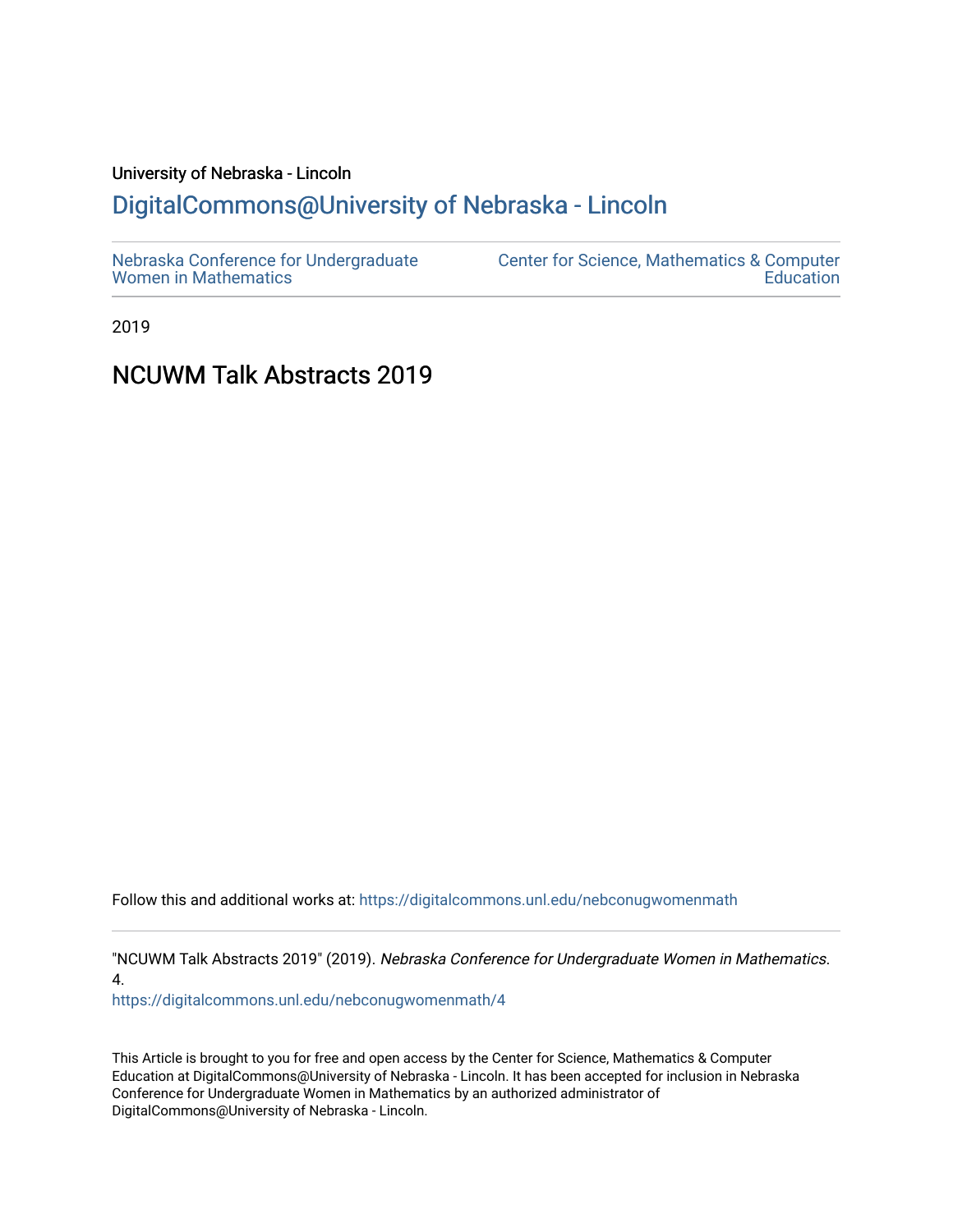The Twenty-First Annual Nebraska Conference for Undergraduate Women in Mathematics

January 25 – 27, 2019

# TALK ABSTRACTS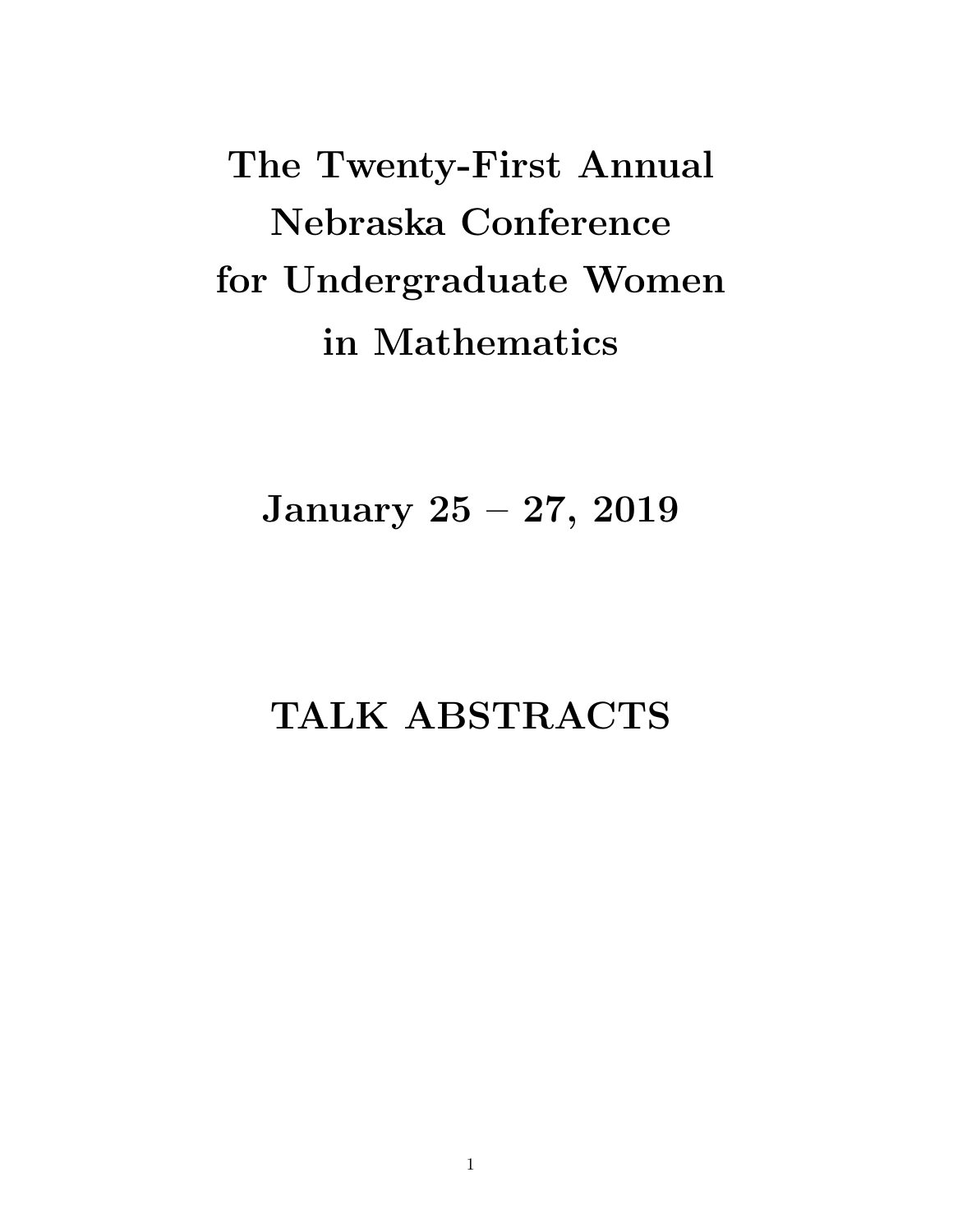## PLENARY TALKS

## Dr. Christine Darden NASA Langley Research Center Faster than the Speed of Sound

Hired by NASA in June 1967 as a Human Computer, Dr. Christine Darden will discuss briefly her work as a Computer in the Re-Entry Physics Branch while NASA was preparing for Man to walk on the moon. Darden will then discuss how she was transferred to an Engineering Office to begin looking at the possibility of reducing the noise level of a sonic boom. She will discuss her development of two computer codes and the experimental research that accompanied her work. Darden will culminate her talk with the current status of work in supersonics that is a follow-on to her 25-year career in research.

Dr. Zhilan Feng Professor of Mathematics Purdue University Applications of Mathematical Models in Biology and Epidemiology

Mathematical modeling of infectious diseases has affected disease control policy throughout the developed world. Policy goals vary with disease and setting, but preventing outbreaks is common. In this talk, I will present several examples to demonstrate how various models can be used to answer questions related to disease control and prevention for specific diseases in real populations. These models are systems of differential equations. The mathematical results are motivated to address specific biological questions. Models and applications to ecological systems will also be discussed.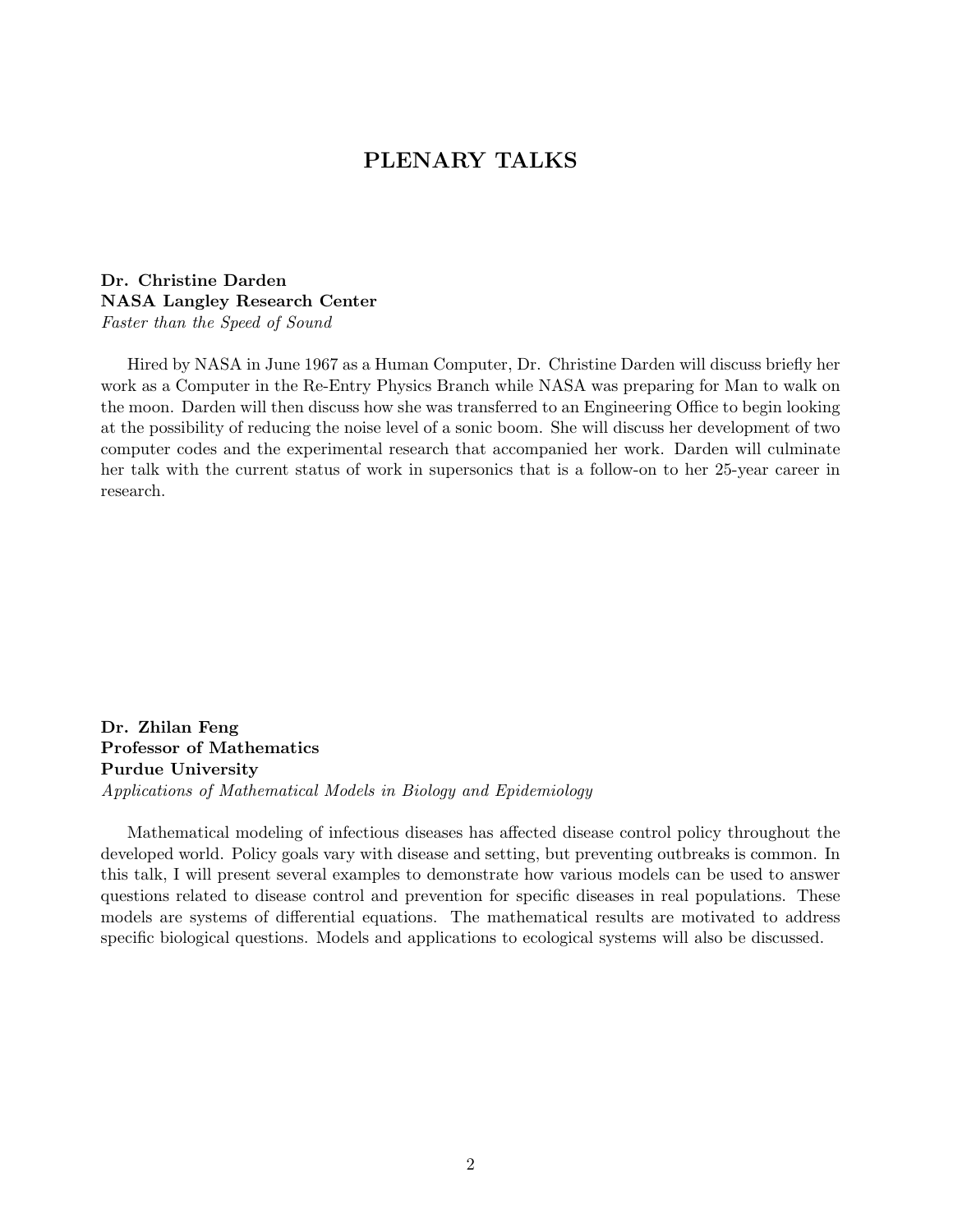## Dr. Margaret Holen Lecturer Princeton University Math, Finance, and Decisions

Financial choices affect us every day – in how we collect our pay and purchase daily necessities, how we invest and plan for the future, pay for education and housing, and protect ourselves through insurance for our cars. In turn, the companies that provide us with those services navigate challenges of delivering complex products, at fair and reasonable prices, while protecting from fraud. In recent years, technology has created novel ways for services to be delivered. Some examples of "FinTech" products include Acorn for savings, Betterment for investing, and Zelle for payments, among thousands of others.

FinTech brings opportunities for mathematicians to shape how financial resources are allocated. Efficiency requires material decisions to be made at scale, using models and systematic methods in place of ad-hoc judgments. Those models are grounded in math-finance concepts, including timevalue-of-money and the risk of loss and benefits of diversification, which can be expressed with differential equations and probability toolkits. Machine learning becomes increasingly important as decision points occur at higher frequencies and over larger numbers of choices, from which loan application to fund or which securities to buy. Optimization is central to building those models and to the core goal of identifying the best choices.

Financial decisions can have significant impact – Whose company will get launched? Who will be denied a loan? Even amid the impressive progress, examples of flawed decisions abound: examples from markets misallocating capital and from my own career path. Those illustrate how complex and error-prone decision processes of all types can be. However, systematic approaches can enable faster improvement, and mathematicians bring valuable skills and knowledge to drive change. I look forward to sharing reflections on opportunities in contemporary finance and on decisions that led me here, including my decision to study math, to pursue a career in finance, and most recently to combine those as a lecturer at Princeton and an investor and advisor to early-stage companies.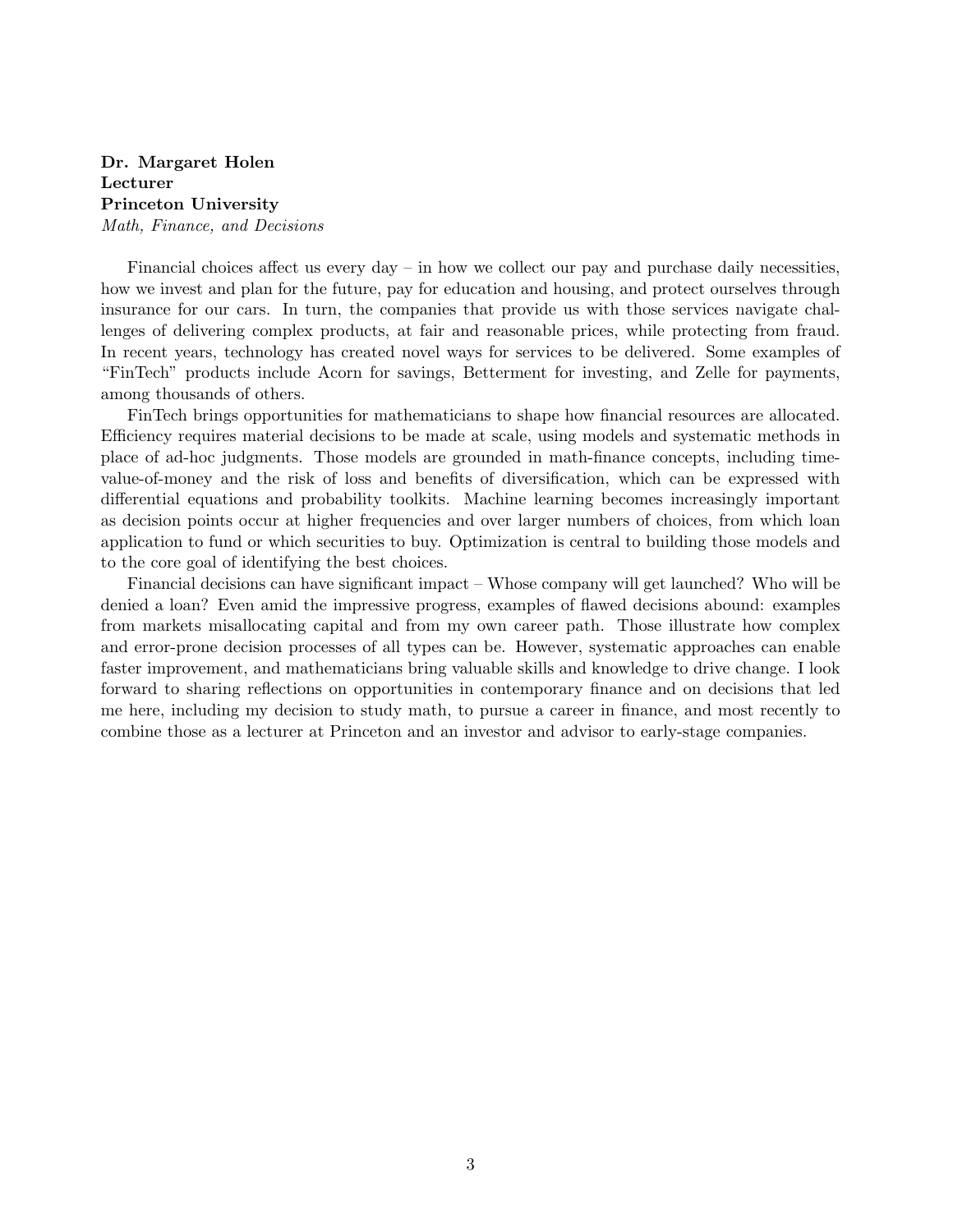## Talks by Undergraduate Students

#### Allegra Allgeier, Kalamazoo College

On the Construction of a Convex Ideal Polyhedron in Hyperbolic 3-Space

The purpose of this project is to construct a convex ideal polyhedron in hyperbolic 3-space whose Poincaré dual satisfies the conditions in the main theorem of Rivin's paper, "A Characterization of Ideal Polyhedra in Hyperbolic 3-Space." The project focuses on platonic solids and in particular, a thorough construction is given for hyperbolic cubes and octahedrons.

## Sydney Benson, University of St. Thomas

#### Jessica Mohr, University of St. Thomas

Modeling Economic Capital Using Market and Mortality Risk and Copula Methodology

The proper estimation of economic capital (EC), a combination of investment loss and insurance liabilities minus capital, is essential to life insurance companies to ensure they can pay claims as needed. Alternatively, the outcome of inaccurate predictions is exemplified by the financial crisis of 2008. EC is difficult to estimate due to the multiple dependent risk factors involved in its calculation; however, multivariate probability distributions with uniform marginal distributions, or copula models, make it possible to address this interdependence, particularly in a low interest environment. The novelty of this project lies in the inclusion of both market and mortality risks and the interdependence of the two in a single model. A validated, practically applicable model of EC, using this framework, has been provided to insurance companies utilizing R, an open source software. This model takes into account the varied portfolio and monthly loss history of the company to provide a yearly EC estimate.

## Brittany Bianco, Metropolitan State University of Denver Leigh Foster, Metropolitan State University of Denver Automorphisms and Characters of Finite Groups

Representations are special functions on groups that allow us to study abstract finite groups using matrices over the complex numbers. Much of the information about representations can be understood by instead studying the trace of the matrices, giving what we call a character. It turns out that various types of automorphisms (like those of the original group itself and those of any field containing the values of the characters) naturally permute the set of characters of the group. We analyze this phenomenon for a finite matrix group called  $Sp(4,q)$  (the "symplectic group of degree 4") in the context of some important current conjectures in the field of character theory.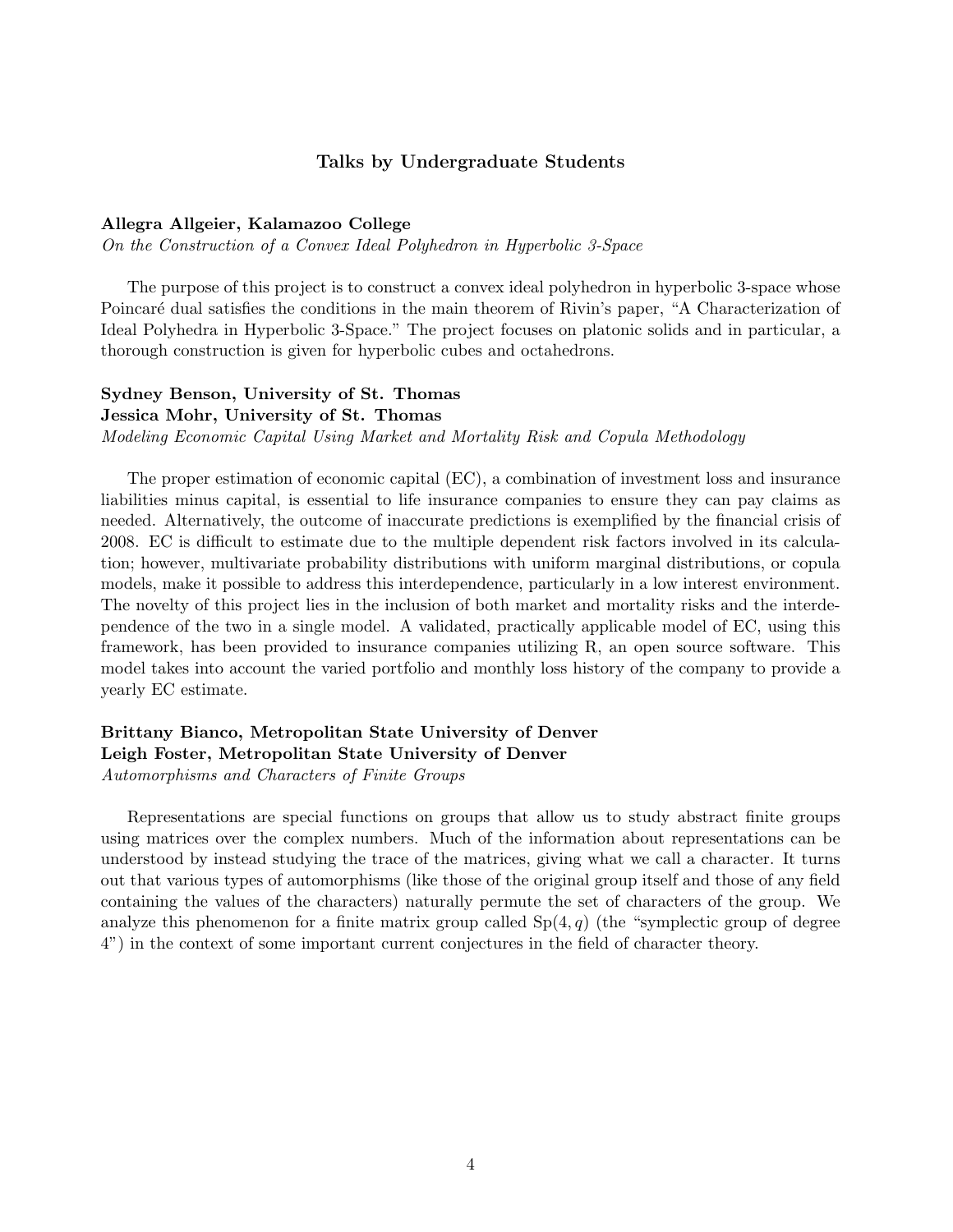## Rebecca Broschat, Northern Arizona University Alyssa Stenberg, Northern Arizona University

A Geometric Approach to Generalized Frobenius Numbers

Given a set  $S = \{a_1, a_2, \ldots, a_n\}$  of relatively prime positive integers, the kth Frobenius number,  $g_k(S)$ , is the largest natural number that can be expressed as a linear combination of  $\{a_1, a_2, \ldots, a_n\}$ over the nonnegative integers in precisely  $k$  distinct ways. We will present new results on computing  $g_k(S)$  by computing integer lattice points inside an associated  $n-1$  dimensional polytope.

## Alanis Chew, Youngstown State University Madeline Cope, Youngstown State University Come Converge: Let's Talk About Clustering

Data clustering is the unsupervised classification of patterns into groups or clusters that is based on recognizing the similarities or dissimilarities between the data. It can be used in a wide variety of disciplines, ranging from astrophysics to zoology. The two main branches of data clustering are hierarchical and partitional. This talk will focus on two techniques, Mutual Nearest Neighbor, a hierarchical clustering technique, and Spectral Clustering, a partitional clustering technique. Mutual Nearest Neighbor is an algorithm that merges the least dissimilar mutual pair, and Spectral Clustering is a graph theoretic partitioning that uses eigenvalues of the graph for dimensionality reduction. These data clustering techniques are two of many that can be used to analyze a wide range of data sets. This work was made possible by generous support from the J. Douglas and Barbara T. Faires Center for Undergraduate Research in Mathematics.

## Patricia Commins, Carleton College

Recovering Conductances of Resistor Networks in a Punctured Disk

The response matrix of a resistor network is the linear map from the potential at the boundary vertices to the net current at the boundary vertices. For circular planar resistor networks, Curtis, Ingerman, and Morrow have given a necessary and sufficient condition for recovering the conductance of each edge in the network uniquely from the response matrix using local moves and medial graphs. We generalize their results for resistor networks on a punctured disk. We discuss additional local moves that occur in our setting, prove several results about medial graphs of resistor networks on a punctured disk, and define the notion of z-sequences for such graphs. We also define certain circular planar graphs that are electrically equivalent to standard graphs and turn them into networks on a punctured disk by adding a boundary vertex in the middle. We prove such networks are recoverable and generalize this result to a much broader family of networks.

## Madeline Cope, Youngstown State University see Alanis Chew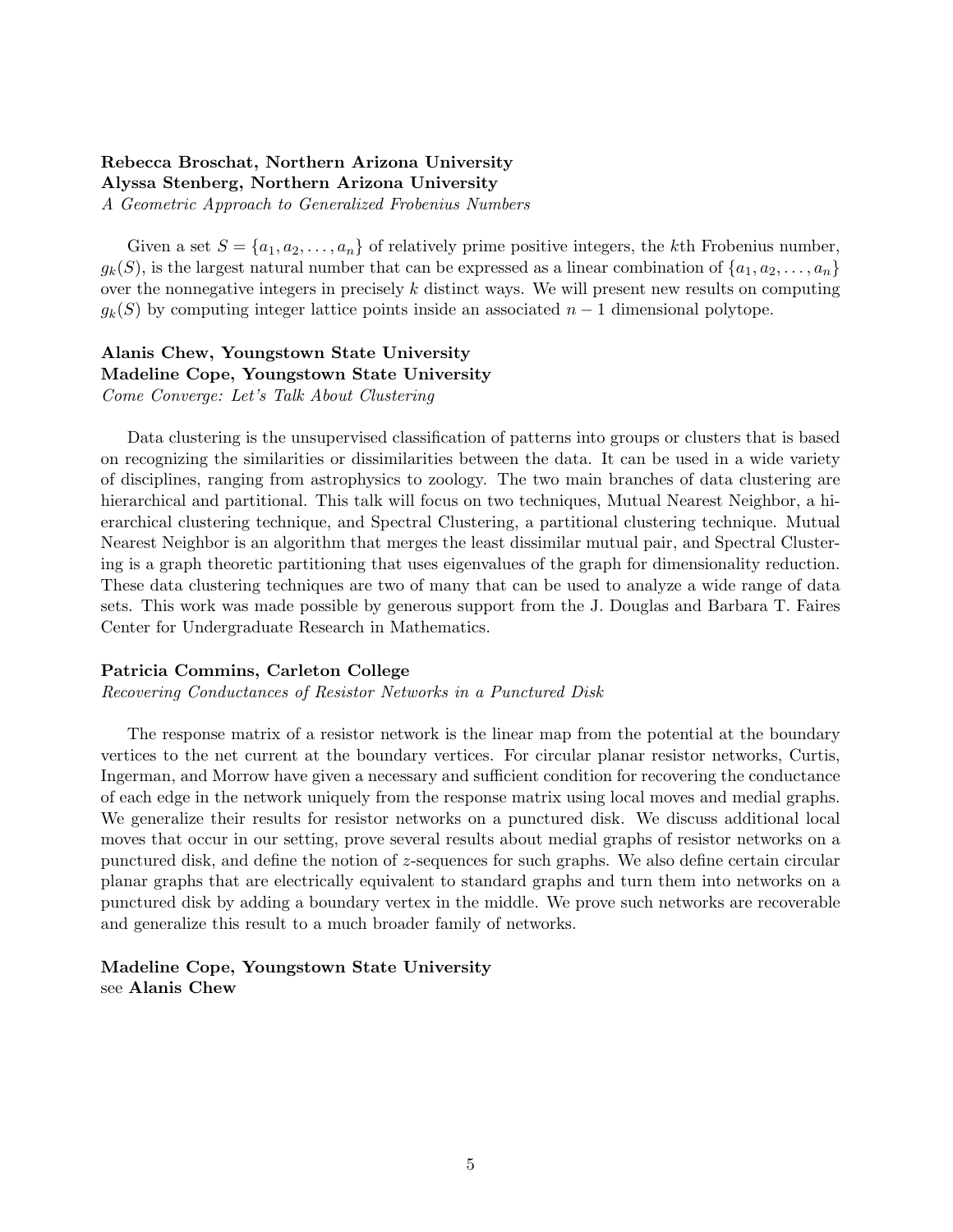#### Mayleen Cortez, California State University, Channel Islands

Using Time-Dependent Sensitivity Analysis to Combat Tuberculosis

Although many organizations throughout the world have worked tirelessly to control tuberculosis (TB) epidemics, no country has yet been able to eradicate the disease completely. In this talk, we present two compartmental models representing the spread of a TB epidemic throughout a population. The first is a general TB model; the second is an adaptation for regions in which HIV is prevalent, accounting for the effects of TB/HIV co-infection. Using active subspaces, we conduct time-dependent sensitivity analysis on both models to explore the significance of certain parameters with respect to the spread of TB. We use the results of this sensitivity analysis to determine the most effective strategies for treatment and prevention throughout the epidemic.

## Jane Cox, Brigham Young University

#### Jordan Spencer, Brigham Young University

Survey Data and Mathematical Modeling in Prioritizing Water Interventions in Developing Countries

We describe a method for combining the World Health Organization's cost-effectiveness analysis with countrywide survey data in order to construct an ordered ranking of the areas within a given country that have the highest need for a more reliable water source; it also includes the optimal method of water intervention. We address a key problem in the charitable water sector: While survey data is available, due to privacy issues, much of the geographical and spatial data is lost or confounded. This loss disconnects the information from the locations in which they were found, making the data largely unusable. To overcome this issue, we propose using a combination of Voronoi modelling and gamma distributions to estimate an accurate representation of the data, allowing charities to overcome the lost information and increase their ability to use the available data. This method has been tested on the countries of Namibia and Angola and could be expanded to many more.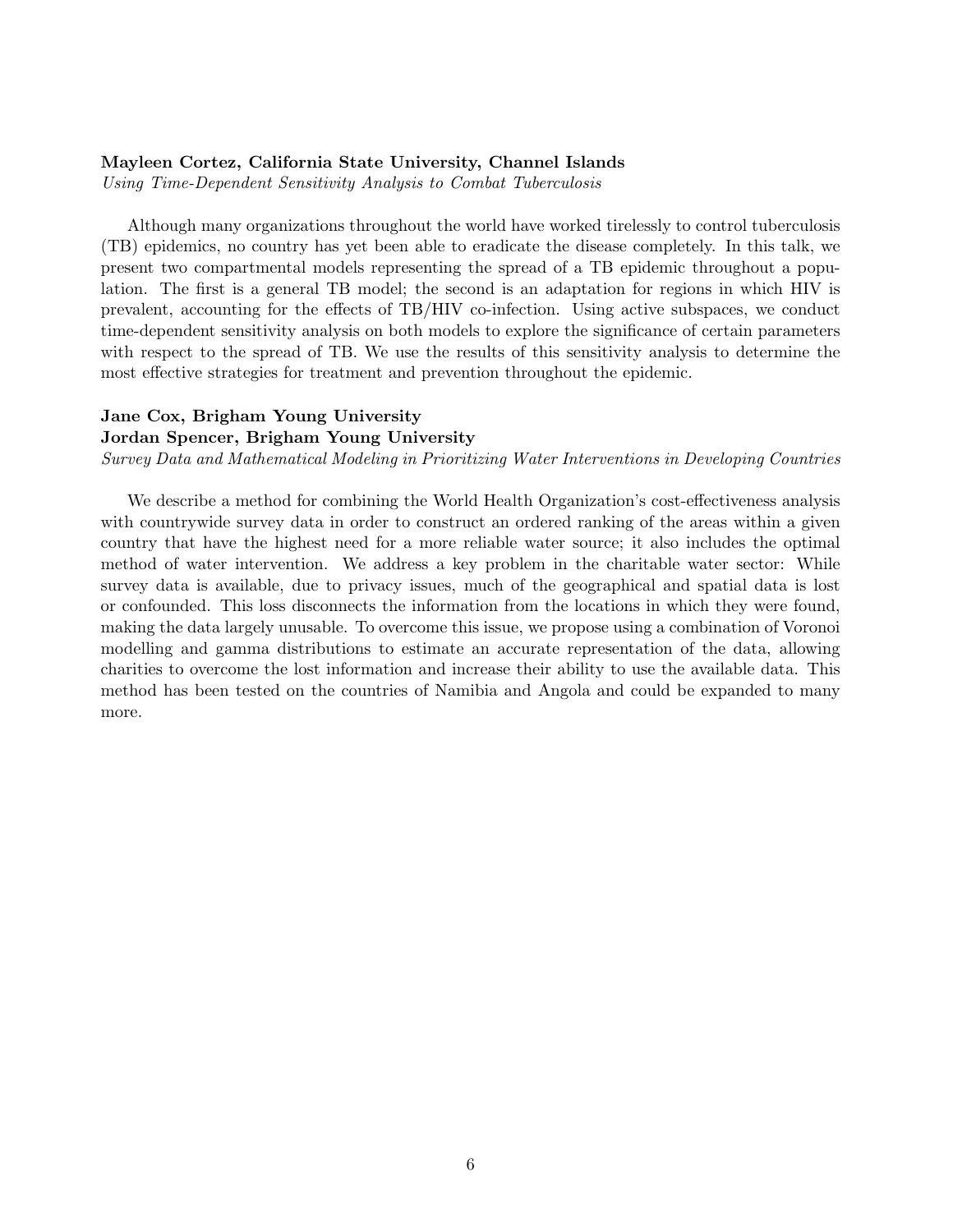## Marianne DeBrito, Lawrence Technological University Annaliese Keiser, Bowling Green State University

Efficiency of a Moving Mesh System with a Curvature-type Monitor Applied to Burgers' Equation

Moving Mesh Methods are adaptive techniques to approximate solutions to partial differential equations numerically. A moving mesh system consists of a discretized physical PDE that evolves in time together with a PDE that adapts the discretization mesh using a monitor function. The moving mesh PDE is viewed as a mapping from a computational to physical domain. In this project, we explore properties of the moving mesh system when the physical solution has a steep gradient and large curvature, depending on parameter  $\epsilon$ , over a small interval in the domain. Using a curvature-type monitor, we prove an explicit dependence of the derivatives of mappings between the computational and physical domains on  $\epsilon$ . In addition, we show a similar dependence for the mesh spacing, which is important in quantifying discretization errors. These results are verified numerically for a known physical solution. Numerical evidence also suggests a significant reduction in steep gradients when using moving mesh with this type of monitor. These estimates show an explicit reduction of the number of equations needed to approximate the physical PDE with the moving mesh. We can further control mesh spacing and steepness of derivatives by adjusting parameters in the monitor function. As an application, we use our moving mesh system to model Burgers' Equation, which satisfies the hypothesis of our theorem.

## Leigh Foster, Metropolitan State University of Denver see Brittany Bianco

## Yuheng Fu, Washington University in St. Louis

Simulation Study of Bulk Reference-Based Imputation Method for Single-Cell RNA-seq Data

Single-cell RNA sequencing (scRNA-seq) enables transcriptome profiling of individual cells. However, scRNA-seq data is complicated by the dropout effect, excess zero or near zero data counts. Here, we propose a computational method to impute dropouts in scRNA-seq data under semi-supervised settings. Based on our simulation results, we can accurately estimate cell type composition with quadratic programming and our weighted average formula. Dropouts can be then identified by integrated network adjacency ranking and be imputed with a matrix completion algorithm. Our statistical test demonstrates that identifying dropouts before imputation significantly enhances accuracy for matrix completion. This method will benefit researchers by providing putative expression data for gene markers that are crucial for biomedical studies (e.g., the study of cell identity and behavior), but are prone to dropout. Future work would focus on continuing to improve the robustness and efficacy of the method by building a more dynamic model.

## Juliann Geraci, State University of New York at Oswego

The Hidden Information in Infinite Series Arising from Graphs

Letting  $h_n$  denote the number of walks of length n in a directed graph  $G$ , we study the infinite sequence of numbers  $h = (h_0, h_1, h_2, \ldots)$ , and how properties of G are encoded in its growth. To extract information from h, we will study its generating function  $H(t) = \sum_{n\geq 0} h_n t^n$ . We will show that  $H(t)$  coincides with a rational function  $f(t)$ , and that properties of G (e.g., the number and lengths of oriented cycles in  $G$ ) influence the form of  $f(t)$ .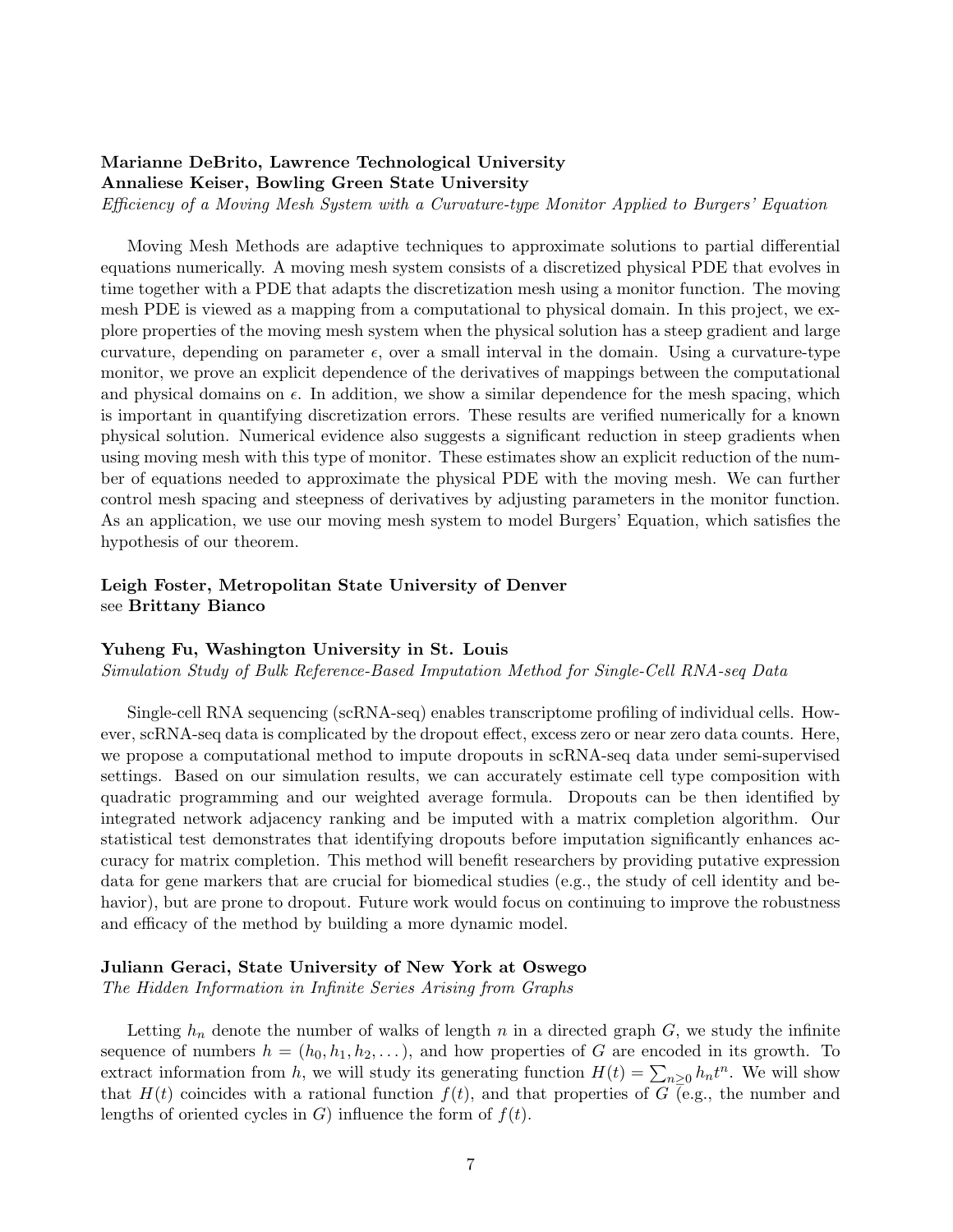## Audrey Goodnight, Agnes Scott College Laura Stordy, Agnes Scott College

Braces and their Opposites

Braces are a relatively new construction, created to find solutions to the Yang-Baxter equation. A left skew brace is a set B with two binary operations,  $\cdot$  and  $\circ$  such that  $(B, \cdot)$  and  $(B, \circ)$  are groups, and for all  $a, b, c \in B$ ;  $a \circ (bc) = (a \circ b)a^{-1}(a \circ c)$ . The Truman opposite of a brace B, denoted  $B^{\rm op}$ , is defined by  $(B, \cdot, \circ')$ , where  $a \circ' b = (a^{-1} \circ b^{-1})^{-1}$ . We give instances where  $B \not\cong B^{\text{op}}$ .

## Mary Greene, Washburn University

Game Design Course

We develop the curriculum for a game design class, as well as write the source to be used by the students in attendance. Our plan of study includes exposure to the variety of game genres, many game mechanics, and tools to analyze these. Substantial use of case studies through the application of mathematical and statistical principles to analyze existing games that clearly illustrate these mechanics will constitute a central part of the course. Through these we describe many ways that combinatorics, matrices, game theory, graph theory, and light applications from calculus are present in the design of these games. The course is designed to have minimal prerequisite mathematical background, but by the end of the term, students will have acquired an arsenal of tools with which to develop their own games—as well as recognize where these designs fit in the broad variety of game genres and mechanics. The course ends with each student creating their own game and critiquing its qualities, cataloging its genre and mechanics, and analyzing it for balance and mechanical structure. An emphasis in the presentation will be placed on describing how we chose the most essential elements of mathematics that best serve budding designers at this level.

## Asimina Hamakiotes, Macaulay Honors at Baruch College

Eta-Quotients of Prime or Semiprime Level and Elliptic Curves

In this talk, we investigate questions related to eta-quotients. We prove that eta-quotients that satisfy a condition of Newman are always modular forms if  $N$  is coprime to 6, and study the case of all odd levels. We also prove that all eta-quotients which are modular forms for  $?<sub>1</sub>(N)$  are also modular forms for  $?_0(N)$ . We found a condition for the existence of an eta-quotient as a modular form for prime levels, and generalized this for semiprime levels as well, which has improved upon recent work of Arnold-Roksandich, James, and Keaton. In addition, we investigate representing modular forms associated to elliptic curves in terms of linear combinations of eta-quotients, and provide some new examples.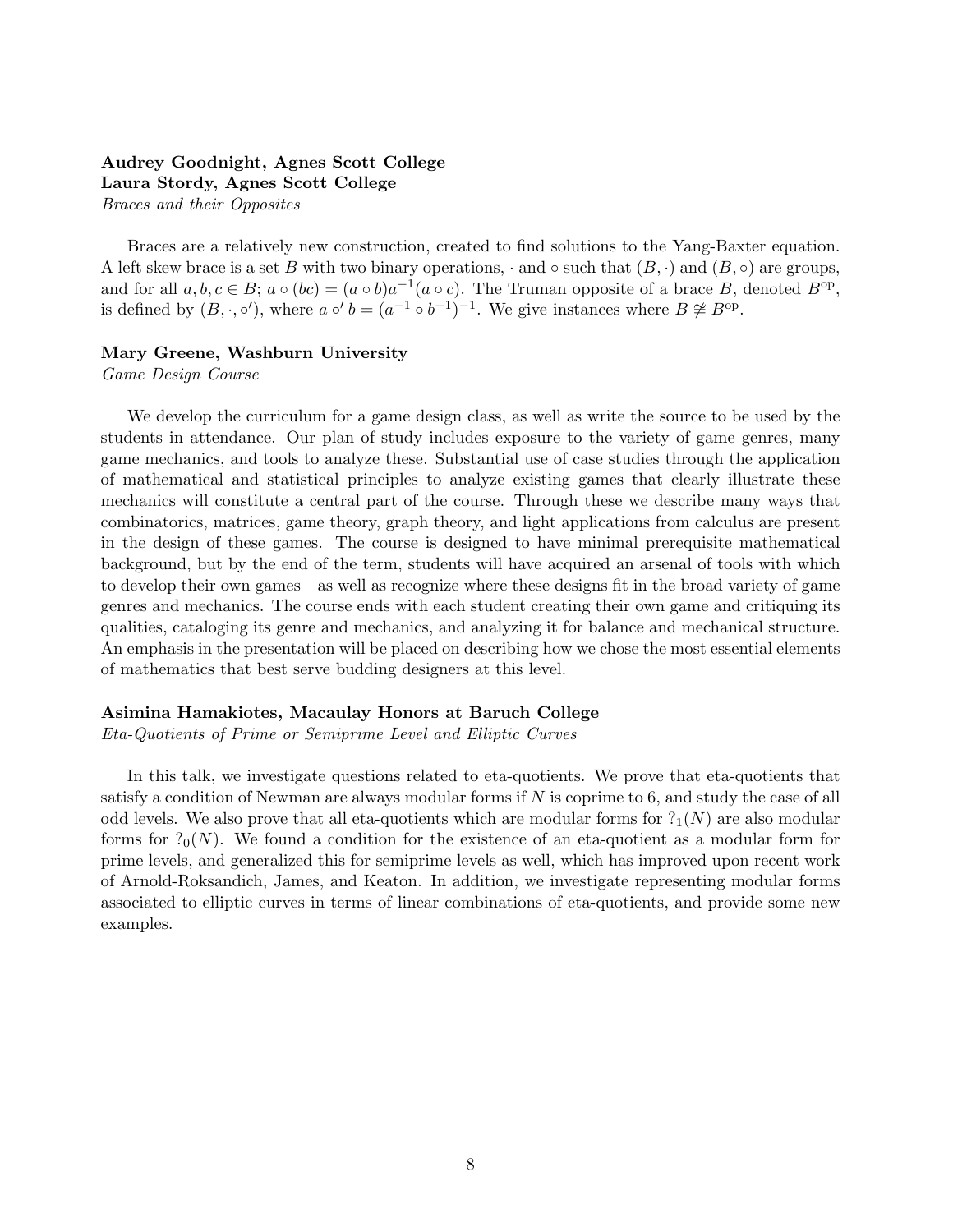## Nicole Harris, Denison University Alexandra Tubbs, Denison University

Algorithmic Investigation of Substitution Tilings and their Associated Graph Laplacians

A 2-dimensional tiling is formed from a collection of shapes put together without any gaps or overlaps. We often associate a graph to a tiling with a node for each tile and an edge between nodes whose tiles share a side. Our research deals with two aperiodic tilings, the chair and the pinwheel. We introduce an algorithm for computing graph Laplacians associated with these two examples, as well as explain the significance of such matrices. In examining the algorithm we consider the fact that each iteration contains copies of the previous iteration with some additional edges. We discuss how these additional edges are identified using the inflate-and-subdivide rule for the tiling.

#### Rainie Heck, Oberlin College

From Ideal Polyhedra to Fundamental Domains in Hyperbolic 3-Space

Our research goal is to better understand the relationship between the polyhedron and the group associated with a fundamental domain in hyperbolic 3-space. In this talk, we will study torsion-free groups and determine a formula for how many edge classes a given abstract polyhedron must have. We will use that result to classify all fundamental domains on the cube with torsion-free groups, including a discussion of the explicit groups associated to those domains. We will then turn to more general fundamental domains and prove a series of results about how properties of the group place restrictions on the edge classes in the quotient manifold. These results give insight into how the polyhedron and the group associated to a fundamental domain interact, as well as offer concrete tools to find fundamental domains.

#### Paige Helms, University of California, Riverside

Using Origamis to Examine the Action of  $SL(2, \mathbb{Z})$  on Quadratic Differentials

The purpose of this research is to establish a lower bound for the number of orbits of the  $SL(2,\mathbb{Z})$ action on the space of quadratic differentials of a genus  $g$  surface, which can be identified with the cotangent bundle to Teichmüller space  $T_q$ . We accomplish this through an algebraic interpretation of a pair of minimally intersecting curves that fill a surface  $S_q$  of genus g, where for  $g > 2$ , the minimal intersection number is  $i(a, b) = 2g - 1$ . Such a pair of curves can be visualized on a square tiling of a surface  $S_q$ , carrying the structure of an origami. We call the Minimally Intersecting, Filling Pair  $(a, b)$  on this Origami a MIFPO. This interpretation gives us a way to examine the action of  $SL(2, \mathbb{Z})$ on a given surface by calculating its monodromy group, whose type gives us a lower bound for the number of orbits. So far, we have shown the existence of one orbit in  $n = 5$ , four orbits in  $n = 7$ , three orbits in  $n = 9$ , and at least two orbits in  $n = 11$ .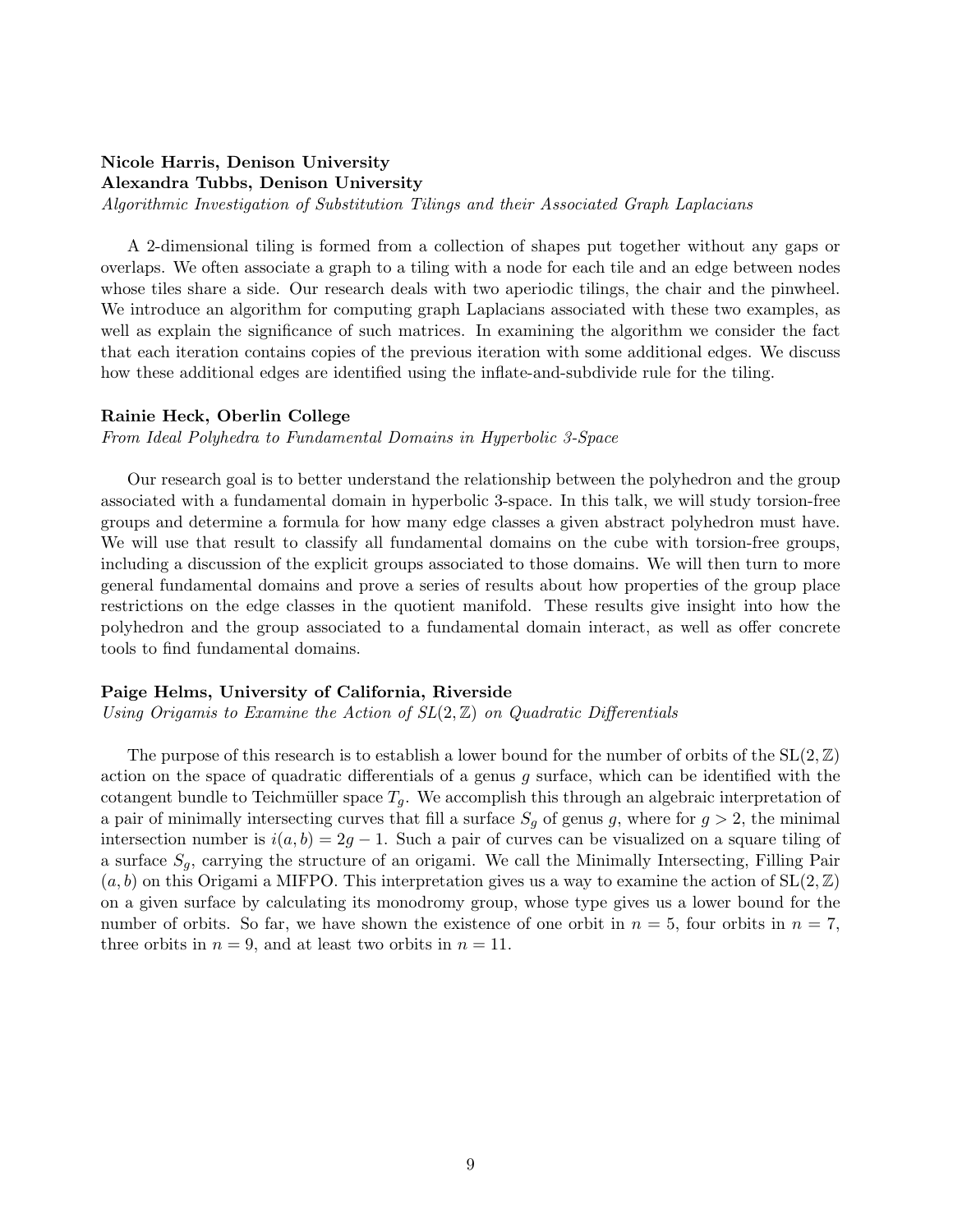## BethAnna Jones, State University of New York at Geneseo Amanda Stanley, Grand Valley State University Tracking Neural Activity: Automated Image Analysis

Modern optical methods such as two-photon imaging of calcium fluorescence allow us to view the activity of tens of thousands of neurons in the brain. Manual methods of identification and analysis of individual neurons in these images is tedious. Automated techniques for research exist, but as shown by the 2017 SURIEM project, they find only roughly half the cells and disagree on half of the results. We aim to build on this work and improve automatic analysis techniques of neural images. Leading methods analyze neural images using singular value decomposition and constrained nonnegative matrix factorizations. We will compare the cells identified with these methods and improve them by analyzing fluorescence patterns of the cells, investigating correlation patterns across cells, and aligning cells between sessions to compare cell activity across days as animals learn. This work was completed as part of the 2018 SURIEM program supported by Michigan State University, the NSA, and the NSF.

## Annaliese Keiser, Bowling Green State University see Marianne DeBrito

## Haley Knox, Eastern Connecticut State University

The Spread of Information on Twitter Based on Sentiment

Twitter is a social media platform where users can send messages, or tweets, in real time and other users can retweet, quote or reply to spread the tweet. This makes Twitter one of the fastest ways to spread information. In this research, we analyze the sentiment of a tweet and how it disperses on Twitter. We classify the sentiment of randomly selected tweets as positive, negative, or neutral using R. In addition, we identify features of tweets that evoke similar emotional responses, such as patterns between sentiment and the number of retweets. To visualize the spread of a tweet, we create response networks with nodes being users that responded to the tweet and links signifying that one user follows the other. Our network construction better represents from whom a user in the network saw the tweet compared to links indicating whom a user retweeted. We build response networks for a sample of positive and negative tweets and analyze them using graph theoretic measures to compare features of the network and the corresponding sentiment.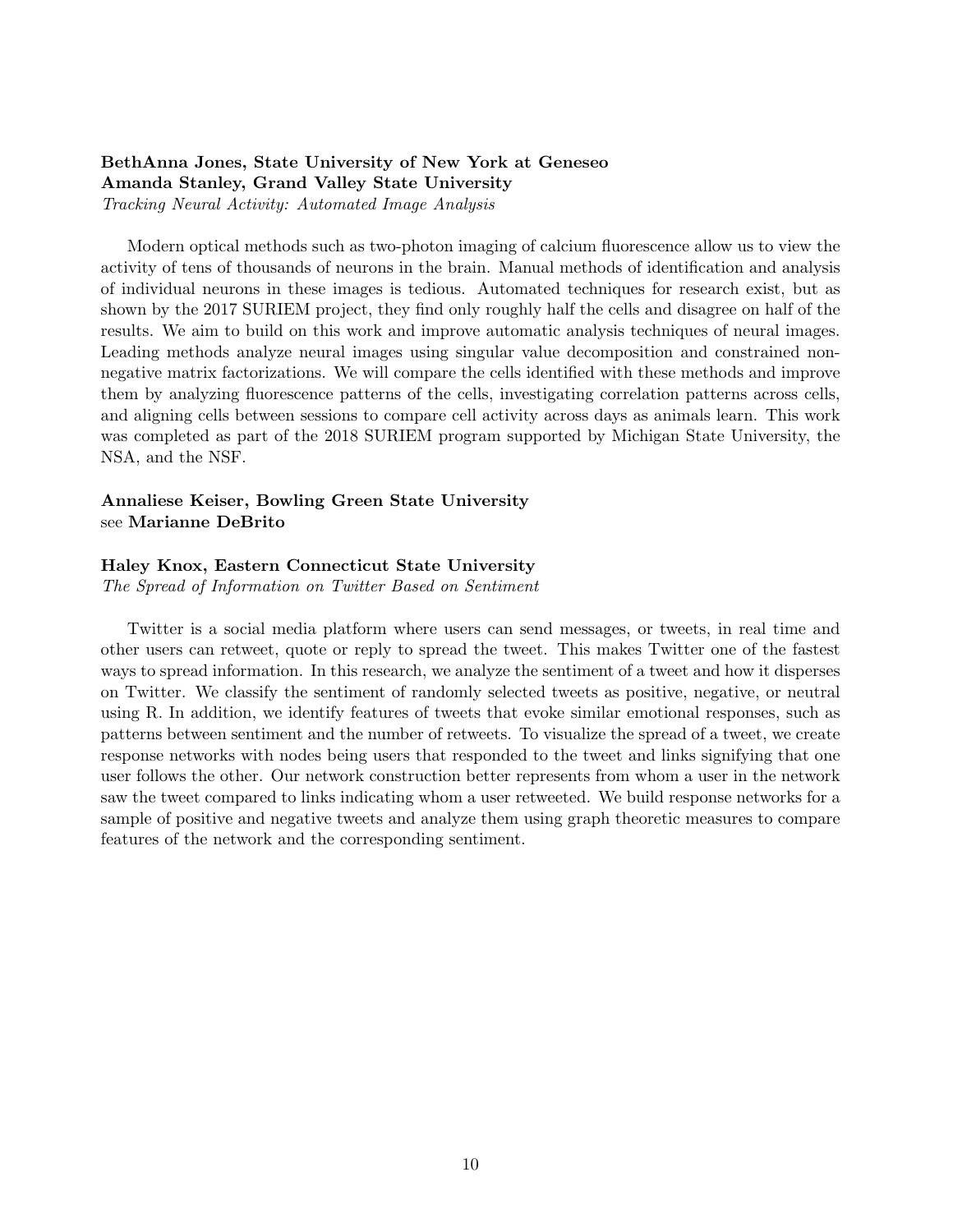## Emma Kuntz, Furman University

Modeling Bacteria Growth and Antibiotic Interaction with Cellular Automata

I have made a cellular automata model to show the growth of bacteria and its interaction with antibiotics. The model uses stochastic rules to model the probability of a bacteria being resistant to a given antibiotic (out of 10 total antibiotics present in the model). The model incorporates the Disk Diffusion Method to compare the resistance of bacteria to many different types of antibiotics. Differences in bacteria types for the given antibiotics are also compared in the model. The goal of this cellular automaton model is to not only serve as a visual representation of the interaction between bacteria and antibiotics, but also be much more efficient than performing tests in the lab in terms of both time and money.

## Alicia Ledesma Alonso, Grinnell College

Hongyuan Zhang, Grinnell College

Artworks and Articles Meet Mapper and Persistent Homology

Since its recent birth, topological data analysis has proven to be a very useful tool when studying large and complex datasets. In this talk, we present how we use persistent homology tools and Mapper to explore two datasets from the following sources: Metropolitan Museum of Art (MET) and arXiv. After learning the preliminary theory of topology, the two datasets were studied independently. For the MET project, we use Mapper to guide feature selection in building a logistic regression model. We then use persistent homology to help differentiate between two subsets of artworks. For the arXiv project, we use persistent homology to derive a general sense of the shape of the data. We next use Mapper to further explore the relationships discovered from the persistent homology results by analyzing trends and certain features in the Mapper visualizations. By using these tools, detailed insights are given in understanding the complexity of each dataset.

## Xinru Liu, Wheaton College

Multimodal Data Fusion in 3D Printing Quality Prediction

Additive manufacturing, or three-dimensional (3D) printing, is a promising technology that enables the direct fabrication of complex shapes and eliminates the waste associated with traditional manufacturing. A major issue that adversely affects its performance, and hence wider adoption, is that material solidification in the printing process yields geometric shape deviation. This talk presents a data-driven approach to predict the quality of 3D printed objects using multiple measurement image data sources with different accuracy and measurement efficiency. Dimension reduction techniques are employed for extracting features from measurement data and quality metrics are defined using clustering algorithm. We propose a two-level random forest classification model trained with printing input parameters and extracted features from the two sensors respectively at each step to predict quality. Such methods could guarantee time efficiency while maintaining high accuracy. The result shows feature extraction from high-dimensional measurement data as a promising technique to automate and optimize the 3D printing process.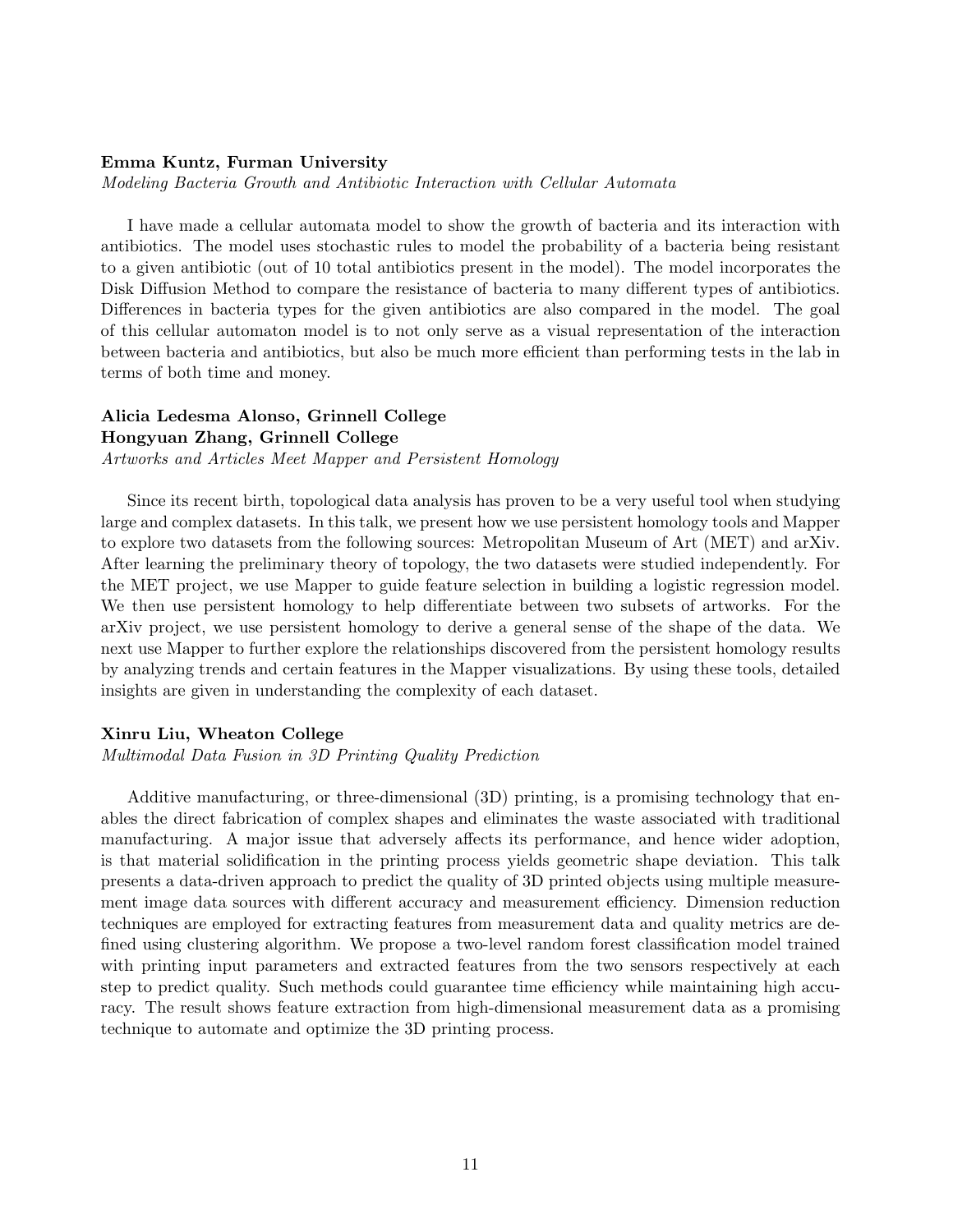## Sarah Lubow, Loyola University New Orleans Carlie Triplitt, University of Science and Arts of Oklahoma Vertex-Minimal Planar Graphs with a Prescribed Automorphism Group

In 1939, Frucht proved that for any finite group G, there exists a graph  $\Gamma$  such that the automorphism group of  $\Gamma$  is isomorphic to G. Naturally, this result gave rise to numerous extremal problems in graph theory. For instance, vertex-minimal graphs with a prescribed automorphism group are the subject of prior research by numerous authors. In this talk, we will discuss our proof of a conjecture made in 1980 by Marusic on the order of vertex-minimal planar graphs with cyclic symmetry of even order. Our proof completes a theorem giving the order of all vertex-minimal planar graphs with cyclic automorphism groups. We will also discuss further our proof regarding the order of vertex-minimal planar graphs with dihedral symmetry. This work was completed as part of the REU program at University of Texas at Tyler.

## Meraiah Martinez, Benedictine College

Pattern Avoidance in Acyclic Digraphs

A pattern of length k is a permutation in  $S_k$ . A permutation  $\pi \in S_n$  avoids the pattern  $\sigma$  if no subsequence of length k has elements in the same relative order as  $\sigma$ . Our research extends this concept to directed acyclic graphs. A directed acyclic graph G avoids the pattern if there are no directed paths whose vertices contain a subsequence in the same relative order as the pattern. For certain sets of length 3 patterns, we find the number of directed acyclic graphs on  $n$  vertices that avoid all of the patterns in the given set. Furthermore, for certain sets of patterns where exact enumerations have not been found, we provide a comparison to the number of graphs avoiding a different set of patterns. This work was completed as part of the REU program at the University of Texas at Tyler.

## Sofia Martinez, University of California, Riverside

Chromatic Symmetric Functions with respect to Complete Graphs

Properties of chromatic symmetric functions for specific graph classes have long been studied. One of the fundamental questions is whether a chromatic symmetric function uniquely determines a tree. This question was posed first by Stanley in 1995 and it remains an open problem, although it has been answered in the affirmative for a number of special classes of trees including caterpillars and spiders. Here we show the result holds for generalized spiders (i.e. line graphs of spiders) too, thereby extending the work of Martin, Morin, and Wagner. A second fundamental question is whether a chromatic symmetric function is e-positive. Here, in this presentation, we establish that certain classes of generalized spiders (those known as generalized nets) are not e-positive. This is joint work with Angele M. Foley, Joshua Kazdan, Larissa Kroell, Oleksii Melnyk, and Alexander Tenebaum.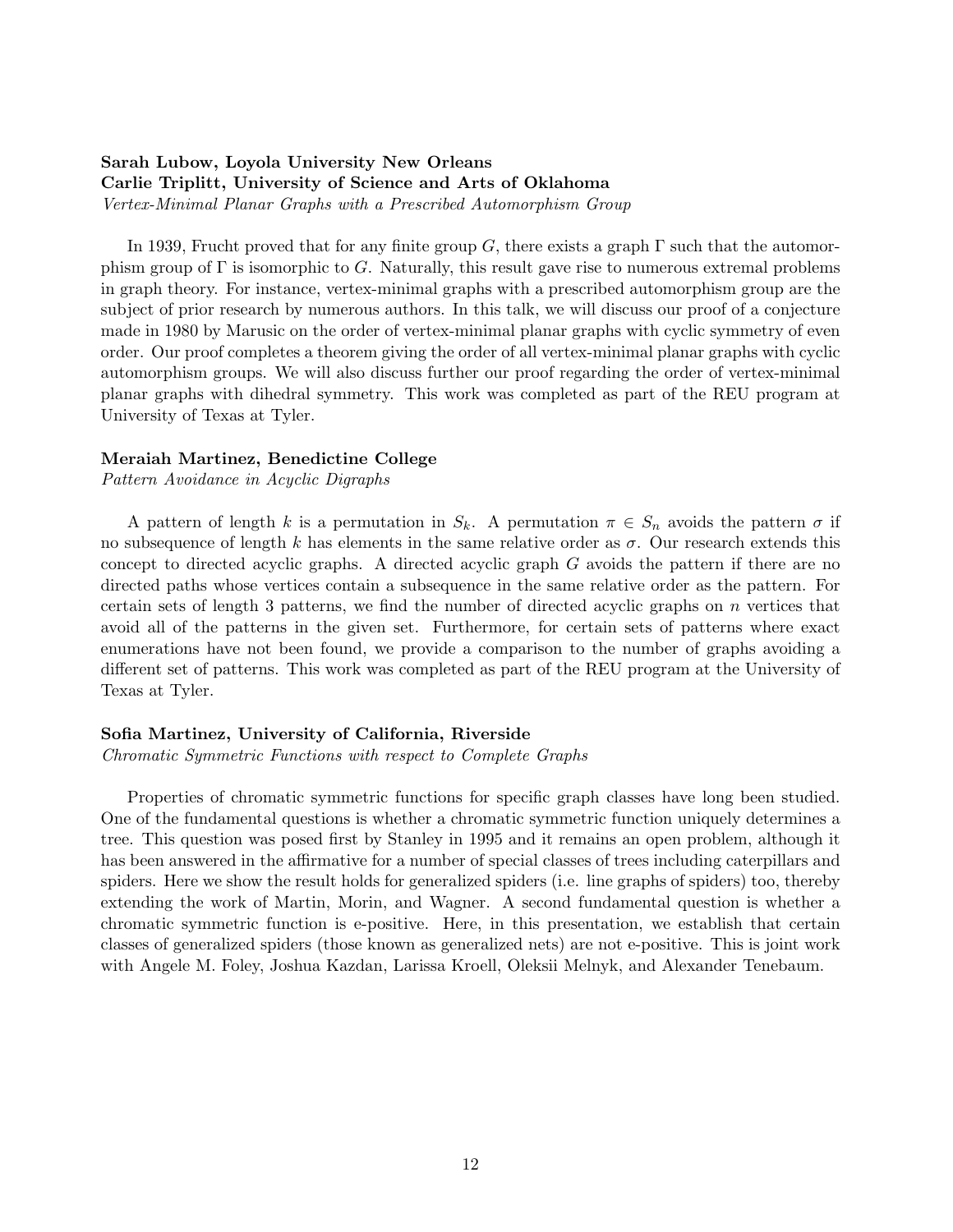#### Bethany Matsick, Liberty University

Twisted Hermitian Codes in the McEliece Cryptosystem

In 1978, Robert McEliece introduced a public key cryptosystem based on the difficult problem of decoding a random linear code. Due to its large key size, the McEliece cryptosystem has yet to see widespread use. However, given that its security does not rely on factorization as the commonly employed RSA and elliptic curve cryptosystems do, it is now being considered as a candidate for post-quantum cryptography. To ensure that a code appears random in this system, we desire a code with a Schur square that behaves like that of a random linear code, meaning the dimension of its Schur square is equal to that of a random linear code of the same dimension. Because most classical families of codes fall far short of this ideal, we develop a family of "twisted" Hermitian codes with a Schur square dimension comparable to that of random linear code. We show that, when constructed properly, these "twisted" Hermitian codes not only achieve a high dimensional Schur square but also maintain a reasonable data transfer rate. The twisted construction is a variant of that considered by Peter Beelen, Martin Bossert, Sven Puchinger, and Johan Rosenkilde. This is joint work with Austin Allen, Keller Blackwell, Olivia Fiol, Rutuja Kshirsagar, and Zoe Nelson, supervised by Gretchen Matthews.

## Amanda McAdams, Washington University in St. Louis

Cellular-scale Modeling of Oncogenic Proteins

Mutations in the RAS family of proteins have been implicated in roughly 25% of all human tumors and up to 90% in certain types of cancerous tumors, such as pancreatic cancer. RAS mutations can lead to overactive signaling in cells, which prevents cell death and leads to tumor growth. In order to better understand the dynamics of RAS protein interactions with the cell membrane and other proteins (specifically RAF proteins), a combination of atomistic data and a continuum scale model is constructed. The various interactions are incorporated into the model through a free energy functional, which describes the available work in this thermodynamic system. Furthermore, the evolution equations describing the changes in the membrane's lipid concentrations, the membrane's height, and the proteins' movement are derived using dynamic density functional theory and Langevin dynamics.

## Breanna McBean, California State University, Fullerton

The Shape of Large Soap Bubbles

The behavior of bubbles has intrigued both physicists and mathematicians for over a hundred years. The intrigue comes from the inherent ability of a soap-bubble to solve the well-posed mathematical problem: Given a bounded volume, what is the shape of the boundary surface with minimal area? In this classical problem, which was first formulated by nineteenth-century physicist Joseph Plateau, the weight of the soap film is neglected. However, as the size of the bubble grows, macro-scale effects such as gravity, become more important and the shape of the surface can change significantly. We seek to characterize these qualitative changes via the following modified problem that captures the behavior of both small and large soap bubbles: Find the surface that minimizes the sum of surface and gravitational energy and encloses a specified volume. Additionally, this question is intimately related to the construction of heavy surfaces and provides practical insights into the shapes of energetically optimal domes.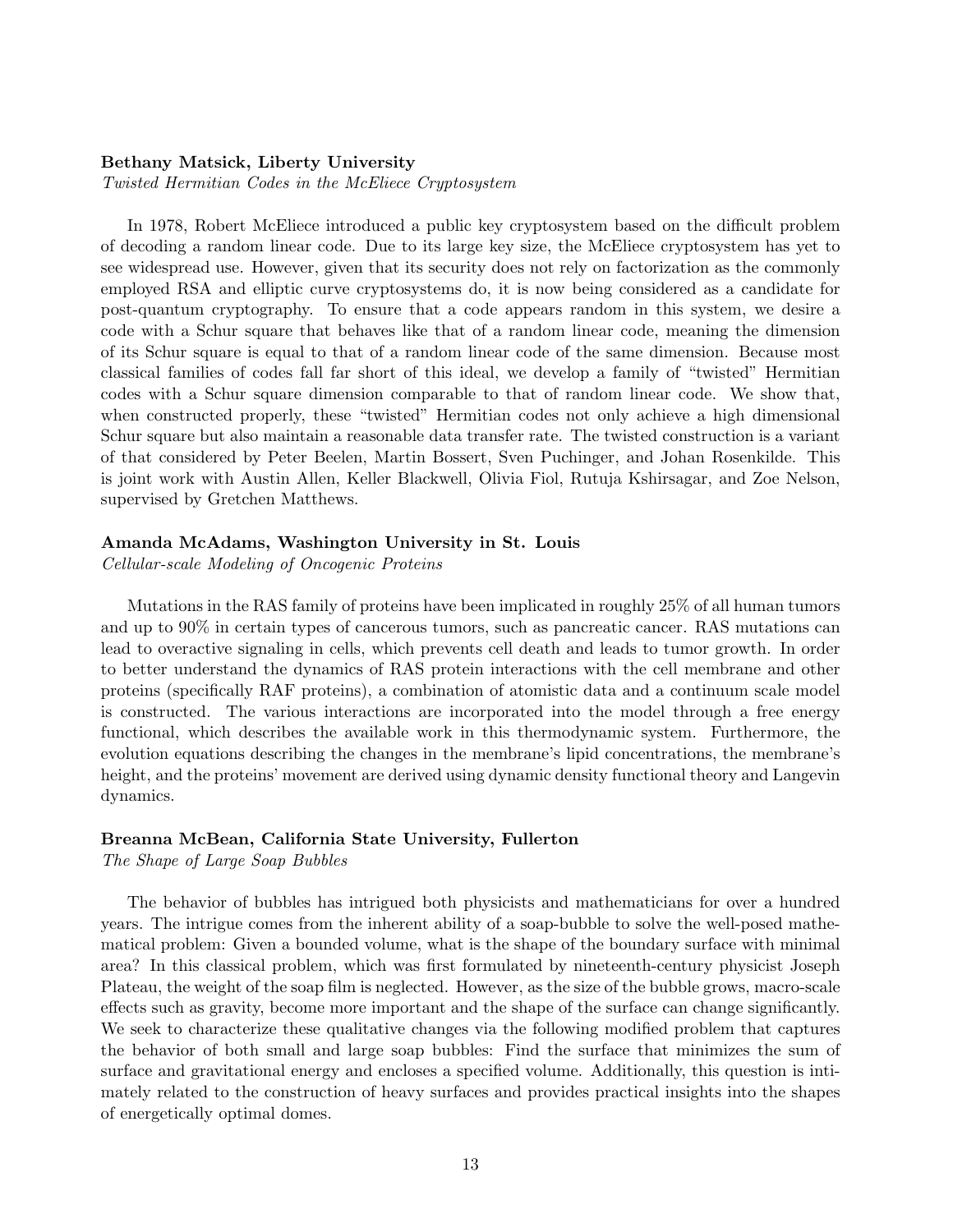## Stephanie McCoy, Northern Arizona University

Convex Hull Achievement Games in Euclidean Space

We study a game where two players take turns choosing elements from a fixed finite set of points in  $\mathbb{R}^n$  until the convex hull of the jointly selected elements contains all the points of a given winning set. The winner of the game is the last player who was able to make a move. We determine the nim number of these games for several configurations of points, including one-dimensional games and all games with a winning set consisting of vertex points. This allows us to determine the outcome and the optimal strategy of these games.

## Morgan Mitchell, California State University, Sacramento

When and How to Use Math Based Card Tricks in the Classroom

In this talk we compile examples of math-based magic tricks for educators to use in their classroom, and survey research showing that such tricks can help teach and engage students. There is not much overlap between developers or math-based tricks and education researchers—this work helps close that gap. Examples of tricks that have been found in various books and on the internet will be used as examples, and we fully explain the math in the tricks and suggest math course topics when they can be used. We then suggest ways to present these tricks by utilizing education research-based techniques on how to engage students.

## Jessica Mohr, University of St. Thomas see Sydney Benson

#### Emily Montelius, Coe College

Fault-Free Tileability of Rectangles, Cylinders, Tori, and Möbius Strips with Dominoes

We study fault-free tileability of boards with dominoes as tiles, where the boards are rectangles, cylinders, tori, and Möbius strips. A tiling is a way of arranging pieces on a board, such that there is no space left uncovered, nor any space covered by more than one tile. To be fault-free every line that intersects the tiling must also intersect the interior of at least one of the tiles. We have complete results for cylinders and tori.

## Rachel Morris, University of Richmond

Ineffective Sets and the Region Crossing Change Operation

Region crossing change (RCC) is an operation performed on a selected region of a link diagram that reverses all crossings incident to that region. A set of regions is ineffective if, after RCC moves are performed on each region in the set, the resulting link diagram has the same crossing information as the original one. Ineffective sets are key to understanding how many RCCs it takes to transform one diagram to the other. In this talk, we characterize the ineffective sets for all knots and reduced link diagrams. These are determined by checkerboard shading and a variant of checkerboard shading called tri-coloring. As an application, we will determine the maximum number of RCC moves needed to transform one knot diagram to another diagram with the same underlying projection.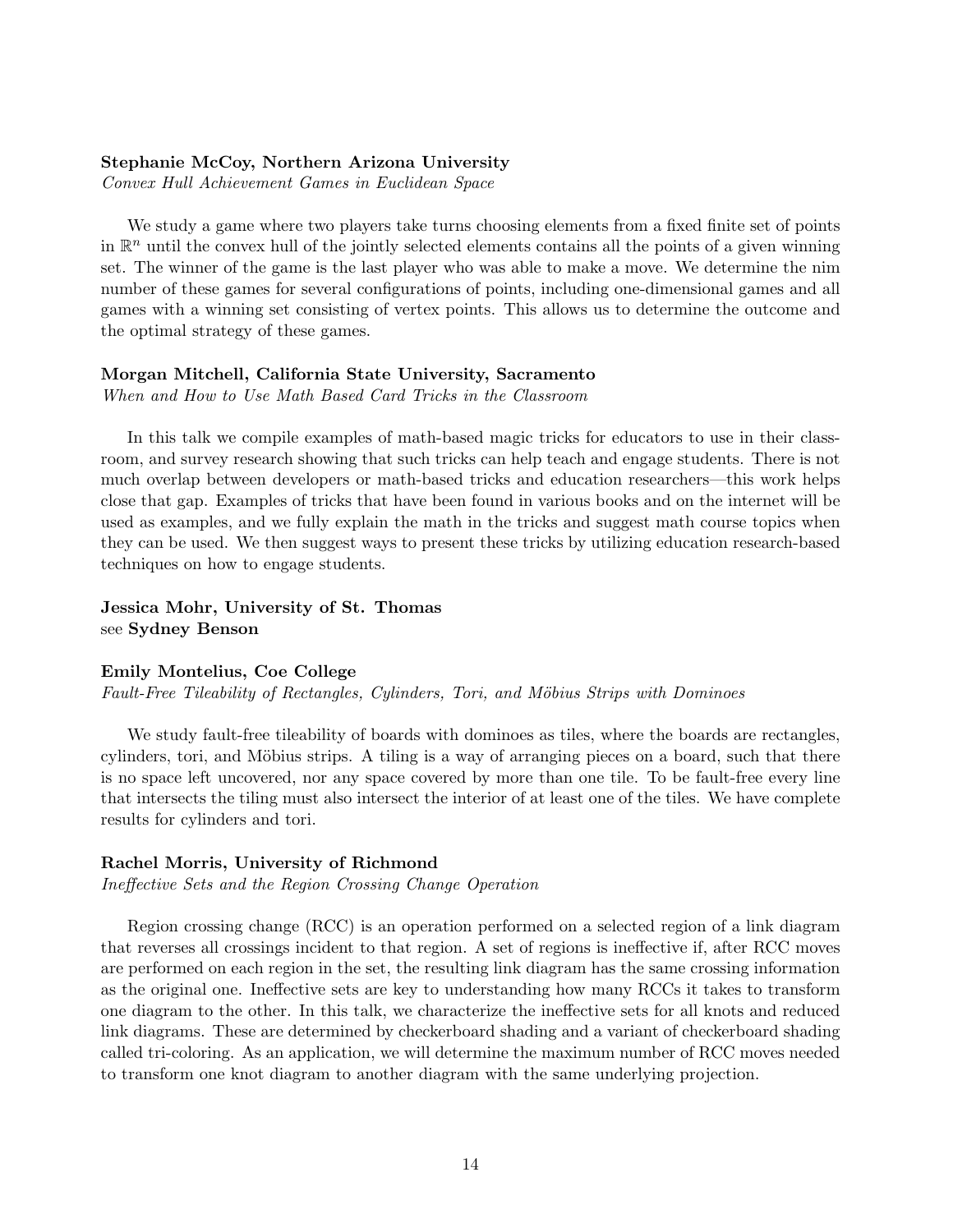#### Sophia Perron, University of Minnesota, Twin Cities

Comparing Alternative Metrics of Metapopulation 'Patch Value' to Identify Effective Marine Protected

In marine conservation, there is a recognition that spatial connectivity information should be used to inform marine protected areas (MPAs) placement and several potential ways to use that information, but no consensus about which is the most effective. We compared hypothetical MPA networks created using different design criteria to determine which design strategy produces MPA networks best achieve performance goals. Using an existing set of population models of two oceanographically distinct regions of the California coast, we evaluated the utility of different metrics of patch value (including habitat quality and quantities related to larval connectivity: self-persistence, total export, total import, deletion, and centrality) for MPA planning. The MPA planning strategies were compared using a spatially explicit, age-structured population dynamic model with densitydependent recruit survival for 4-5 species in each of the two coastal regions. Larval connectivity between habitat patches was derived from numerical ocean modeling simulations. Each hypothetical network for each region was simulated by protecting habitat patches that have high scores in one of the patch value metrics. By simulating population dynamics using each hypothetical network, it was discovered that self-recruitment is very important in areas which dispersal has strong directionality. In regions with diffusive dispersal patters, habitat is the best option for MPA placement.

#### Giulia Pintea, Simmons University

Using Quality-of-Scores to Guide Prostate Radiation Therapy Dosing

Since prostate cancer patients have high survival rates, an important factor in treatment is to avoid degradation in quality-of-life during and after treatment. The connection between the radiation a patient receives and his reported side effects has not been quantitatively analyzed. We use deep learning algorithms and statistical models to explore this relationship. We use interpolation methods to generate more data in order to leverage transfer learning. Using augmented data, we train a convolutional autoencoder network to obtain near-optimal starting points for weights of our final convolutional neural network (CNN). Our CNN analyzes the relationship between patient-reported quality-of-life and radiation dosage in the bladder and rectum. We also use analysis of variance and logistic regression to explore organ sensitivity to radiation and develop dosage thresholds for each organ region. Our findings show a connection between rectal radiation dosage and changes in quality-of-life. We identify regions of both the bladder and rectum that are highly correlated with changes in individual patient symptoms. Finally, we estimate radiation therapy dosage thresholds for the rectum to determine how high radiation therapy dosage needs to be in order to trigger collateral symptoms.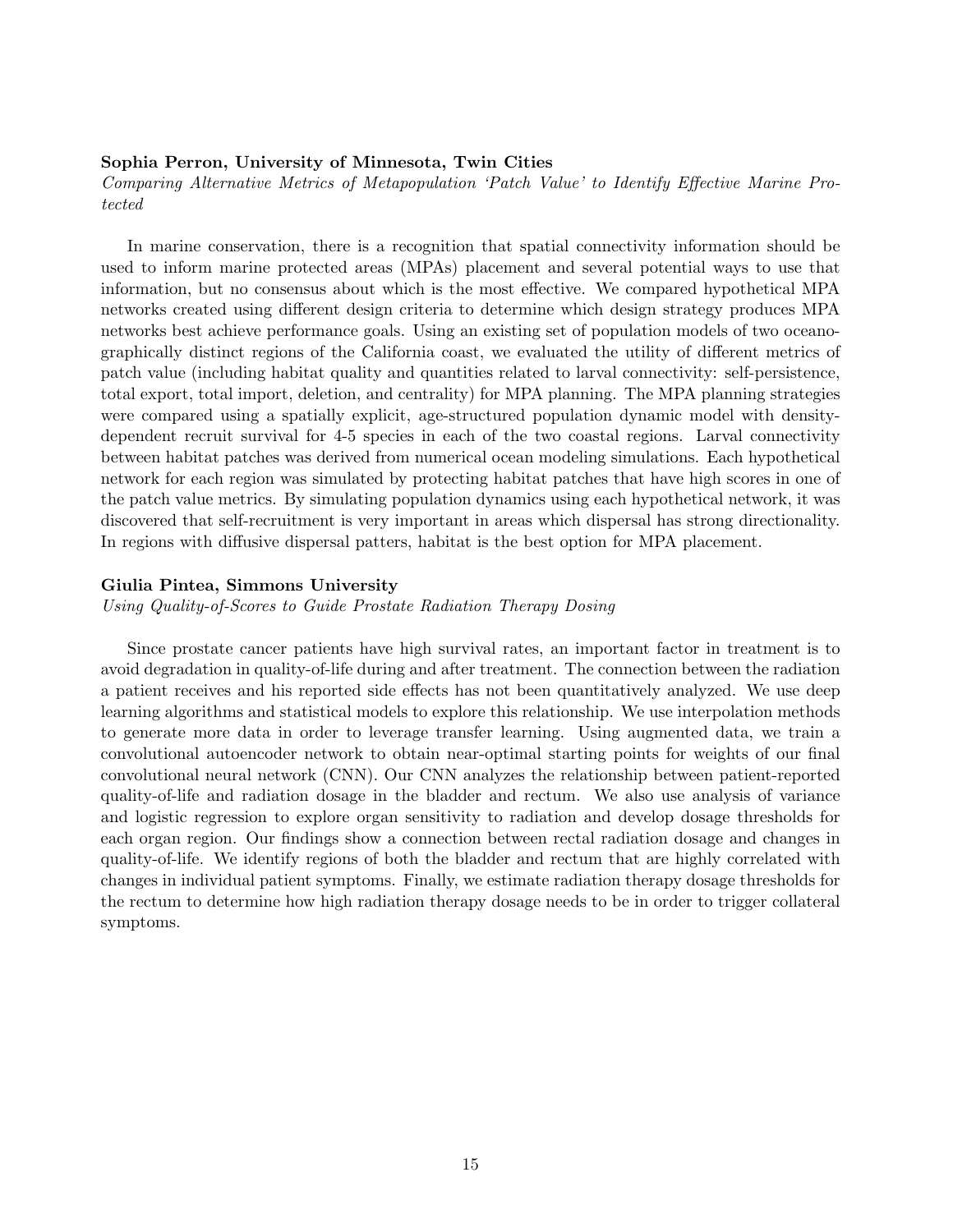## Kaleigh Roach, North Greenville University Lee Trent, Rose-Hulman Institute of Technology

Simulating and Modeling Influence in Referendum Elections with Graph Theory

In referendum elections, voters are often required to cast simultaneous votes on multiple proposals. A voter's opinion on one proposal can depend on the outcome of another, and that dependency can lead to undesirable or even paradoxical outcomes. This problem is called the separability problem. In this talk, we will introduce certain types of digraphs called influence diagrams, which are derived from the core preferences of a voter, to model the influence relationship between proposals and sets of proposals, as well as explore theoretical results about the structure of those digraphs. Using those digraphs, we can mitigate the undesirable results of the separability problem by sequencing elections more effectively, yielding election results that better reflect electorate preferences. We will discuss this application and the simulation of this model in election sequencing.

## Rosa Rossi-Goldthorpe, Bowdoin College

Flow-Kick Systems in Neuroscience: Exploring the Treatment of Bipolar Disorder

Bipolar disorder is a common yet puzzling psychiatric illness, and the precise biological mechanisms for the most common treatment, lithium, are still unknown. One hypothesized cause of mania in bipolar patients is abnormal calcium signaling in neurons, leading to a significant increase in neurotransmitter release. To better understand how lithium affects calcium dynamics to stabilize mood, we develop a "flow-kick" model of a neuron subject to lithium treatment. A flow-kick model takes a continuous dynamical system and applies a repeated, discrete perturbation to the system. We use a Morris-Lecar model to represent neural bursting, and apply repeated perturbations representing regular doses of lithium to the neuron. We analyze the dynamics of the flow-kick model to explore how neuron firing and neurotransmitter release can be controlled by pharmaceutical treatments. Long-term goals include determining the optimal lithium dosage to maintain a "neurotypical" firing pattern and investigating the "resilience" of different model behaviors to treatment and/or environmental stressors.

## Barbara Schweitzer, State University of New York at Geneseo

Spectral Characterizations of Anti-Regular Graphs

We studied the eigenvalues of the anti-regular graph on  $n$  vertices. Using these eigenvalues, different characteristics of graphs can be identified. The adjacency matrix of the anti-regular graph and Chebyshev polynomials led us to equations for the eigenvalues, allowing us to characterize the eigenvalues. The equations for the eigenvalues produced a strict bound on the eigenvalues values. The bound  $\Omega = \left[\frac{-1-\sqrt{2}}{2}\right]$  $\frac{-\sqrt{2}}{2}, \frac{-1+\sqrt{2}}{2}$  $\frac{1+\sqrt{2}}{2}$  contains no eigenvalues of the anti-regular graph on *n* vertices, except for the trivial eigenvalues,  $\lambda_0 = 0$  or  $\lambda_0 = -1$ . Outside of the  $\Omega$  interval, for large enough n, eigenvalues can be found. Interval bounds for each eigenvalue can be described, as well as a bound for the minimum and maximum eigenvalues. We can also describe the bipartite character of the graph, as it is nearly symmetric about  $-\frac{1}{2}$  $\frac{1}{2}$ . Finally, a connection between the anti-regular graph and threshold graphs can be described.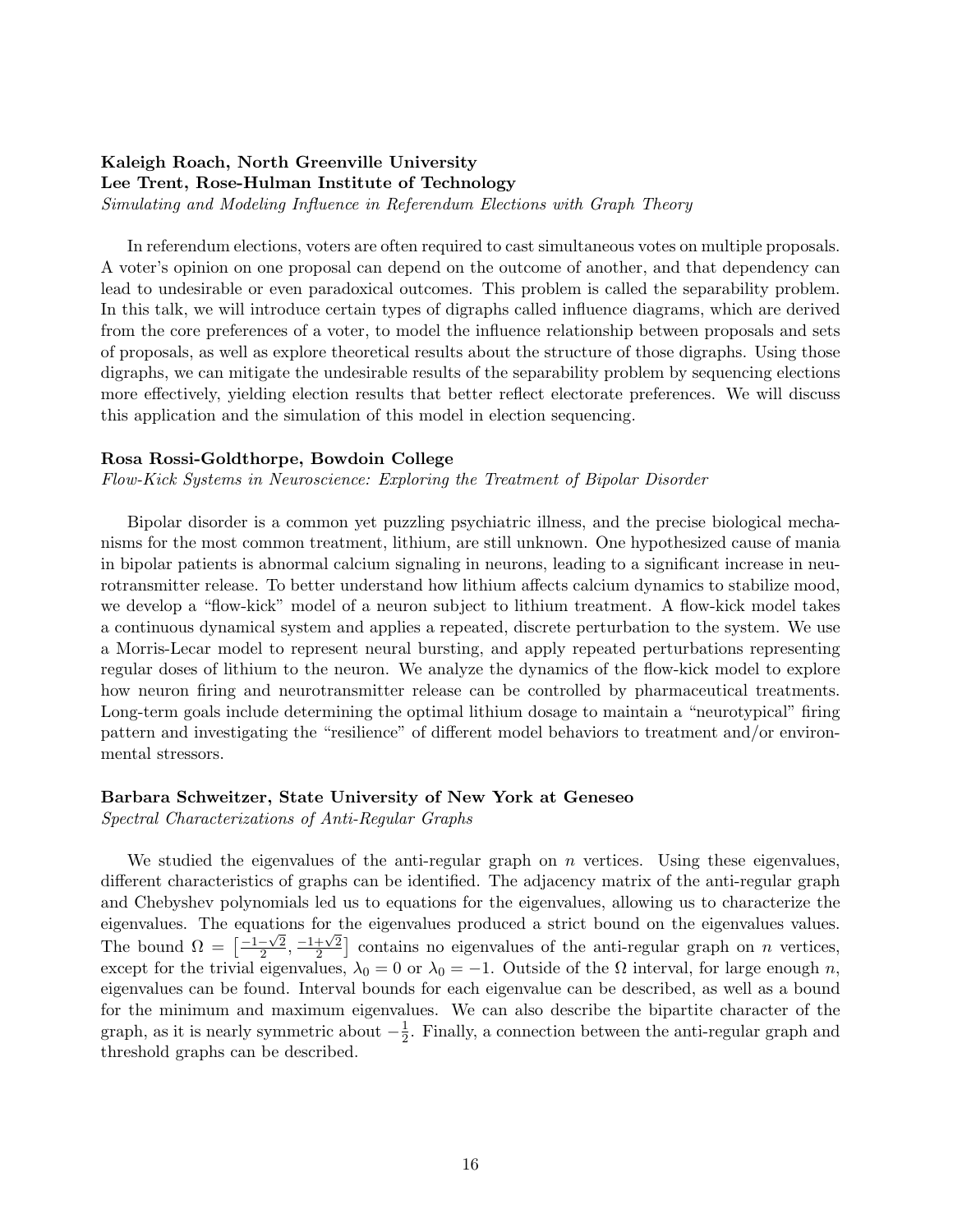#### Laura Seaberg, Haverford College

Intersections of Shortest Taxicab Paths in the Sierpinski Carpet

In recent work, Berkove and Smith have developed an algorithm to construct shortest taxicab paths in the Sierpinski carpet and some of its higher-dimensional generalizations. We consider an extension of this problem examining minimal area surfaces bound by shortest taxicab paths in higher-dimensional fractals. Such a minimal surface will have zero area if and only if the associated shortest paths have non-empty common intersection. Specifically, we give a set of necessary and sufficient conditions on the relative positions for three points in the carpet which characterize when the pairwise shortest taxicab paths have non-empty triple intersection. Finally, we indicate how our work might generalize to higher dimensions.

#### Elizabeth Spaulding, University of Nebraska-Lincoln

Boundary Layer Separation in Turbulent Fluids

Wake vortex and turbulence generated by aircraft can cause serious danger to a trailing aircraft due to flow instability and uncontrollable vortices. There have been recent incidents when wake turbulence created by larger aircraft has resulted in a sudden loss of altitude to smaller trailing aircraft. The wake takes the form of counter-rotating vortices, trailing from the tips of the wings. In aerodynamics, these vortices are responsible for increasing drag. Computational fluid dynamics (CFD) simulations are being used to gain a broader understanding of this dangerous wake turbulence as well as to support the design of space launch and aircraft vehicles.

Studying wake turbulence and the Navier-Stokes equations both theoretically and computationally is the starting point for learning how to reduce drag to stabilize wake vortices. Detailed mathematical models of wake vortices have been developed, and flow separation leading to turbulent flow has been studied both mathematically and through CFD simulations. Boundary layer theory was used as a starting point for derivations of mathematical models of flow separation and development of numerical schemes. Data from in-house code developed using derivations of the Navier-Stokes equations with an emphasis on boundary layer theory is compared to well-established results in the field of fluid dynamics.

Jordan Spencer, Brigham Young University see Jane Cox

Amanda Stanley, Grand Valley State University see BethAnna Jones

Alyssa Stenberg, Northern Arizona University see Rebecca Broschat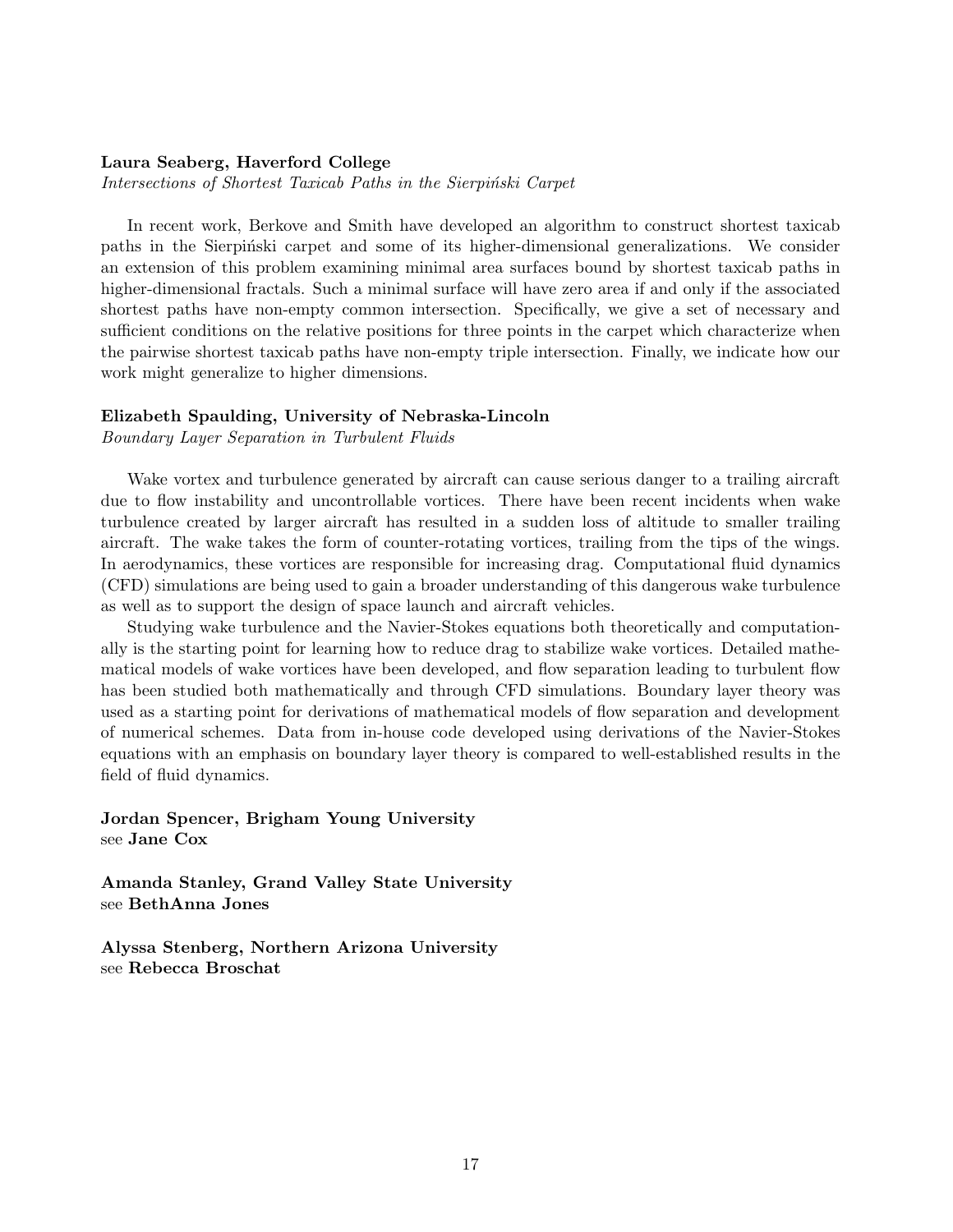## Suzanna Stephenson, Brigham Young University

Survey Data and Mathematical Modeling in Prioritizing Water Interventions in Developing Countries

We present a multivariate numerical rootfinding algorithm that finds all real zeros in a given compact region in  $C<sup>n</sup>$  of a system of functions. Our method builds on the ideas of Nakatsukasa, Noferini, and Townsend of subdividing the original search interval and approximating the functions with Chebyshev polynomials. We then use a variant of the method of Telen and van Barel, finding the roots in each subdomain by computing eigenvectors of the Chebyshev form of certain Möller-Stetter matrices constructed with a well-chosen basis. We compare our algorithm, in terms of accuracy and speed, to other popular numerical rootfinding algorithms. In many instances, this algorithm outperforms all known competitors.

## Laura Stordy, Agnes Scott College see Audrey Goodnight

## Sanah Suri, Grinnell College

One-Seventh Ellipse Problem

A curious mathematical phenomenon is called the One-Seveth Ellipse. Take the digits from the decimal expansion of  $\frac{1}{7}$ , namely 142857, and form six points in the plane:  $(1, 4)$ ,  $(4, 2)$ ,  $(2, 8)$ ,  $(8, 5)$ ,  $(5, 7)$  and  $(7, 1)$ . The surprising fact is that these six points lie on an ellipse. Moreover, if we take consecutive digits from the decimal expansion two at a time, the six points  $(14, 42)$ ,  $(42, 28)$ ,  $(28, 85)$ , (85, 57), (57, 71) and (71, 14) also lie on an ellipse. Ordinarily, an ellipse can be determined by five points so our research was motivated by why such a phenomenon always occurs with these six. On investigation, we found that the phenomenon can be extended to all conic sections and particular sequences of six digits. This talk will explain and generalize this result.

## Allison Torsey, State University of New York at Buffalo

Analyzing the Dynamics of an Inflammatory Response to a Bacterial Infection in Rats

Sepsis is a serious health condition defined by an overactive immune response that causes severe damage to healthy tissue, often resulting in death. Mathematical modeling has emerged as a useful tool to investigate key elements of the immune response and thus offers a useful method for studying sepsis. Here, a system of four ordinary differential equations is developed to simulate the dynamics of bacteria, the pro-inflammatory immune response, anti-inflammatory immune response, and tissue damage. The model is used to assess the conditions under which health, aseptic (inflammationdriven) death, or septic (bacteria-driven) death is predicted in both the presence and absence of an induced E. coli bacterial infection in rats. Model parameters are fit to experimental data from rat sepsis studies. The model is used to predict the survivability range for an infection while varying the initial amount, growth rate, or virulence of the bacteria in the system. For highly virulent strains of bacteria, aseptic or septic death is predicted for very small levels of initial bacterial loads. Model predictions are also used to explain the experimentally observed variability in the mortality rates among rats.

## Lee Trent, Rose-Hulman Institute of Technology see Kaleigh Roach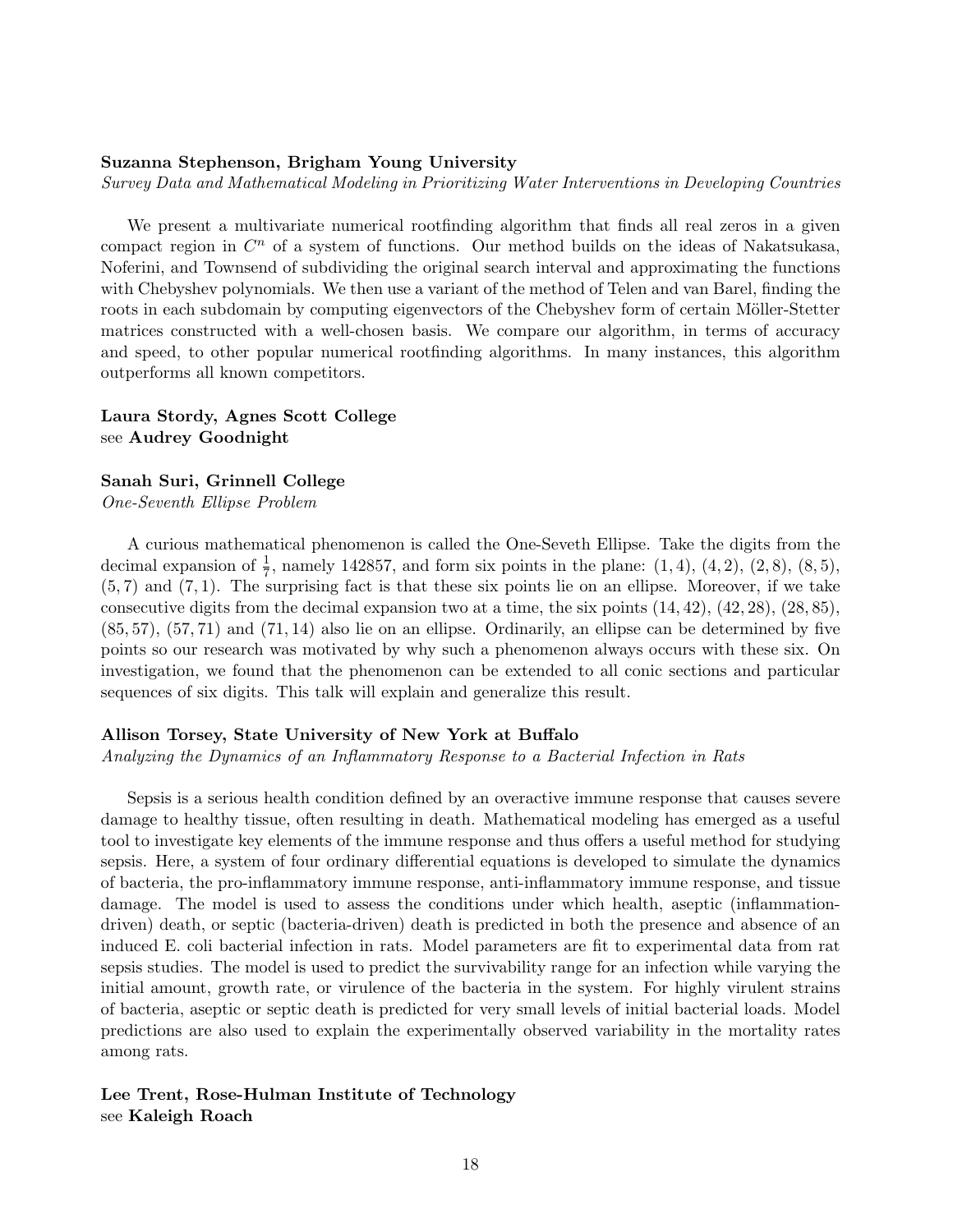Carlie Triplitt, University of Science and Arts of Oklahoma see Sarah Lubow

Alexandra Tubbs, Denison University see Nicole Harris

## Sister Megan Therese Tunink, Benedictine College

Predicting Migration Timing of the Ruby-throated Hummingbird Using Multiple Regression

The Ruby-throated hummingbird (Archilochus colubris) is the only hummingbird species to migrate across a major geographical barrier in a single flight. They make this migration across the Gulf of Mexico two times a year to move between their wintering grounds in Central America and their breeding grounds in eastern North America. We used multiple regression to create a model in order to predict when the hummingbird species will first be sighted in the spring in any location in the eastern United States. Possible predictor variables in these analyses included weather conditions in both the sighting location and in a possible stopover location on the northern coast of the Gulf of Mexico, latitude of the sighting, and phase of the lunar cycle.

## Maia Wichman, Grand Valley State University

Exploring The Earth Moon Problem for Doubly Outerplanar Graphs

The Four Color Theorem and its related research applied graph theory to the issue of map coloring. We will do the same, considering Ringel's Earth-Moon problem, where every country on Earth forms a single colony on the Moon. Now, we have two maps which can be interpreted as two planar graphs on the same vertex set; their union is called an Earth-Moon graph. The problem is then to determine the minimum number of colors needed to color the family of Earth-Moon graphs. In this talk, we discuss the history, motivation, and progress surrounding the Earth-Moon problem and its variations. More specifically, we consider tighter restrictions on the layers of Earth-Moon graphs. This research was conducted as part of the 2018 REU program at Grand Valley State University.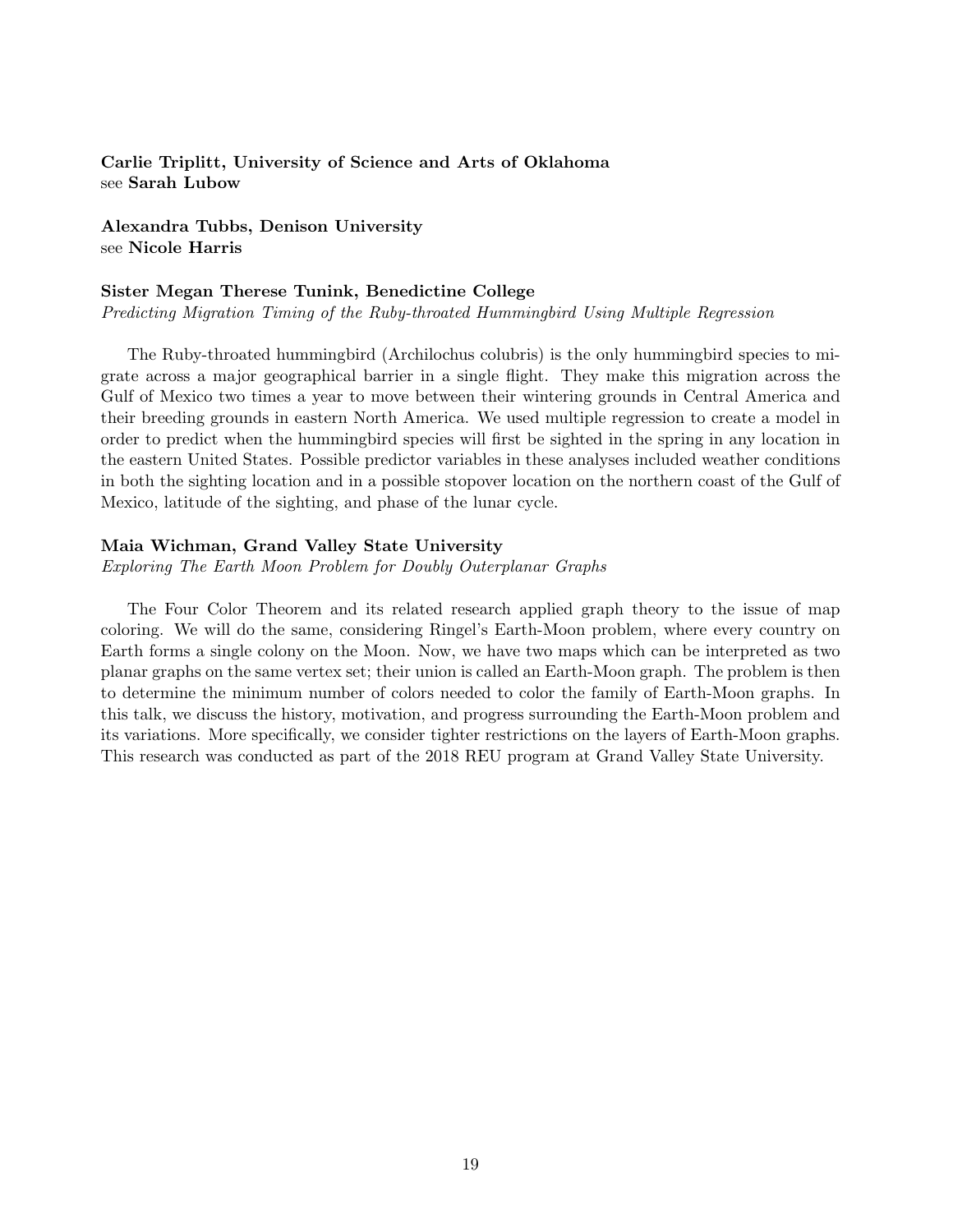#### Fatima Zaidouni, University of Rochester

Threshold Optimization in Multiple Binary Classifiers for Extreme Rare Events

Classification on imbalanced datasets is a challenging problem where a high rate of correct detection is required in the minority class. We analyze the output of binary classification models used by Google, where the inputs are documents categorized as either predicted positive or negative against a certain threshold. In rare-event problems, positives have a prevalence of around 0.1% and it is expensive to estimate all documents. Therefore, the problem is reformulated using the correct labels [true positive (TP) or false positive (FP)] on a sample of the predicted positives, as determined by human raters.

It is important to pick an operating point (OP) on the TP/FP fitted curve whose position is adjusted to return the cost for one additional TP document in terms of the number of FP. We propose two solutions to select an optimal OP by maximizing the area under the curve (AUC): a graph-based and an analytic approach. The graph-based approach constructs a graph to select an optimal path in the threshold space that is then converted to a curve in the TP/FP space. The analytic approach estimates the AUC by minimizing a cost function. Our approaches improve over existing solutions by relating the TP/FP space to the threshold space and offer a business interpretation to the OP.

## Camille Zaug, Seattle University

Frequency Downshift in the Ocean

Frequency downshift occurs when a measure of a wave's frequency (typically its spectral peak or spectral mean) decreases monotonically. Carter & Govan (2016) derived a viscous generalization of the Dysthe equation that successfully models frequency downshift in wave tank experiments for certain initial conditions. The classical paper by Snodgrass et al. (1966) shows evidence that narrowbanded swell traveling across the Pacific Ocean also display frequency downshift. In this work, we test the viscous Dysthe equation against the Dysthe equation, nonlinear Schrodinger equation, and the dissipative nonlinear Schrodinger equation to see which generalization best models the ocean data reported in Snodgrass et al. We do so by comparing the Fourier amplitudes, the change in the spectral peak and spectral mean, and conserved quantities representing mass and momentum between the ocean measurements and numerical simulations.

Hongyuan Zhang, Grinnell College see Alicia Ledesma Alonso